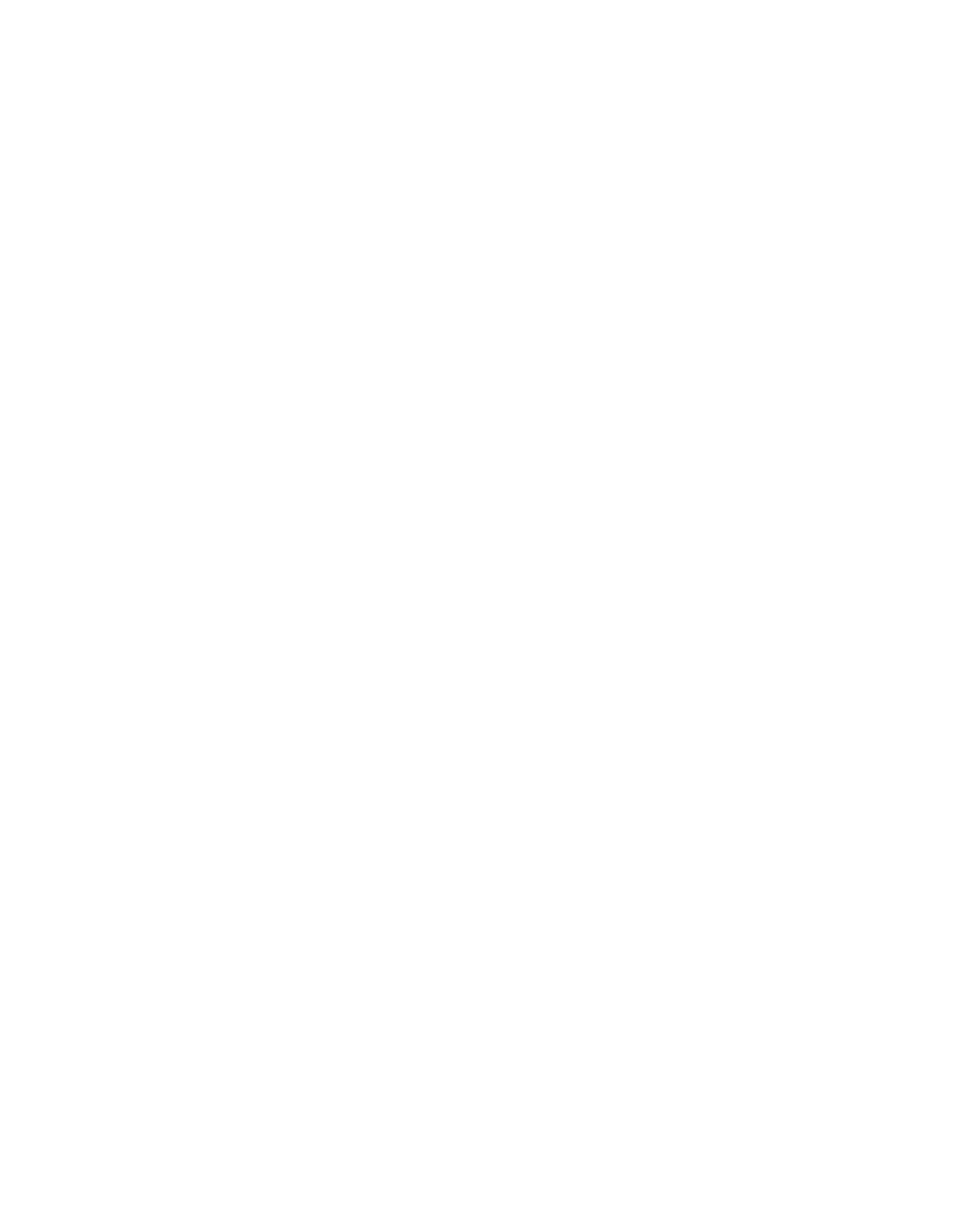## **Disclaimer**

In case of discrepancy between this document and any Acts of Parliament or regulations made thereunder, most notably the *Fisheries Act* and the *Canadian Environmental Protection Act, 1999*, the Acts or regulations take precedence.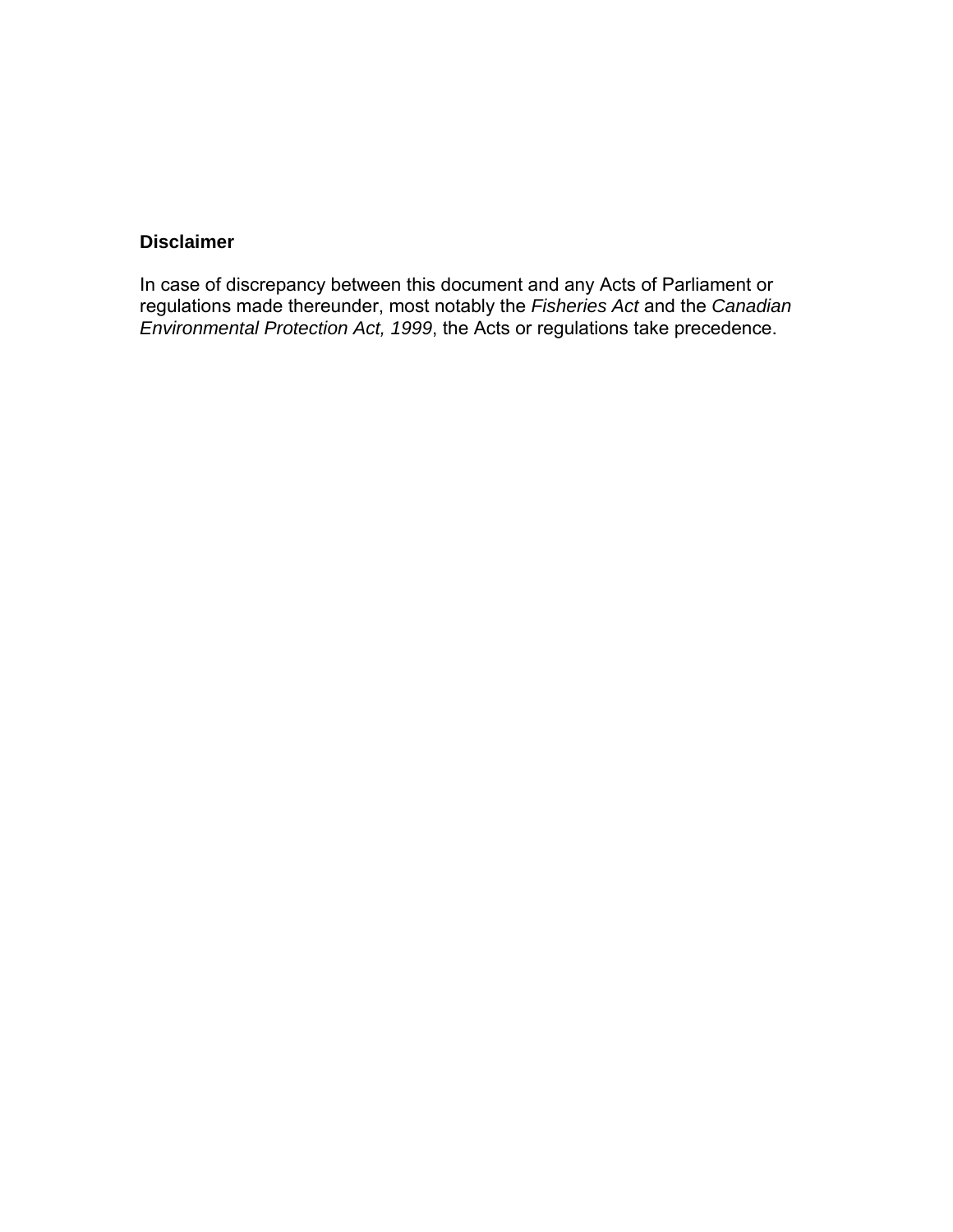## **Executive Summary**

Wastewater in sewer systems is a mixture of liquid wastes, solids, debris and chemical pollutants discharged from residential, institutional, commercial and industrial sources. Environmental and health impacts of effluents from wastewater systems are clearly established in the scientific literature. The management of wastewater, and in particular wastewater effluents, has been a topic of discussion for many federal-provincialterritorial fora for a number of years. Interested parties have consistently indicated the need for all levels of government to develop a harmonized approach.

Over the last four years, Environment Canada has been working with provincial and territorial governments to develop a Canada-wide Strategy for wastewater effluents under the auspices of the Canadian Council of Ministers of the Environment (CCME). Over this same time period, Environment Canada has been providing general information to stakeholders and interested parties on its intention to develop regulations under the *Fisheries Act*. Environment Canada's objective in working with other jurisdictions is to establish a collectively agreed-to risk management approach within a harmonized regulatory framework.

Consultation activities are underway by federal, provincial and territorial governments on the CCME *Canada-wide Strategy for the Management of Municipal Wastewater Effluent*, Draft, September 2007<sup>1</sup>. It is expected that the CCME Strategy's approach would be implemented through actions by all levels of governments. Provincial and territorial governments are expected to amend applicable policies and legislation.

This document outlines Environment Canada's proposed regulatory framework for wastewater as it relates to implementing the CCME Strategy. The proposed regulatory framework reflects core elements of the CCME Strategy and includes wastewater effluent regulations and other risk management actions. Specifically, Environment Canada is proposing to:

- A. Develop wastewater effluent regulations and administrative mechanisms under the authority of the *Fisheries Act*;
- B. Develop additional risk management actions for wastewater systems under federal government operations, or on federal land or on aboriginal land; $^2$  and,
- C. Develop risk management actions for sources of pollutants in wastewater.

Environment Canada will consider all of the feedback received from interested parties to finalize negotiations with provincial and territorial governments on the CCME Strategy and to finalize elements of its proposed regulatory framework for wastewater. Further opportunity for comment by interested parties would occur starting in December 2008 when proposed wastewater effluent regulations under the *Fisheries Act* are expected to be published in *Canada Gazette*, Part I.

l <sup>1</sup> Canadian Council of Ministers of the Environment, Canada-wide Strategy for the Management of Municipal Wastewater Effluent, Draft, September 2007 (http://www.ccme.ca/ourwork/water.html?category\_id=81)

<sup>2</sup> Specific definitions for federal government operations, federal land or aboriginal land can be obtained by referring to the *Canadian Environmental Protection Act, 1999* (http://laws.justice.gc.ca/en/C-15.31/text.html).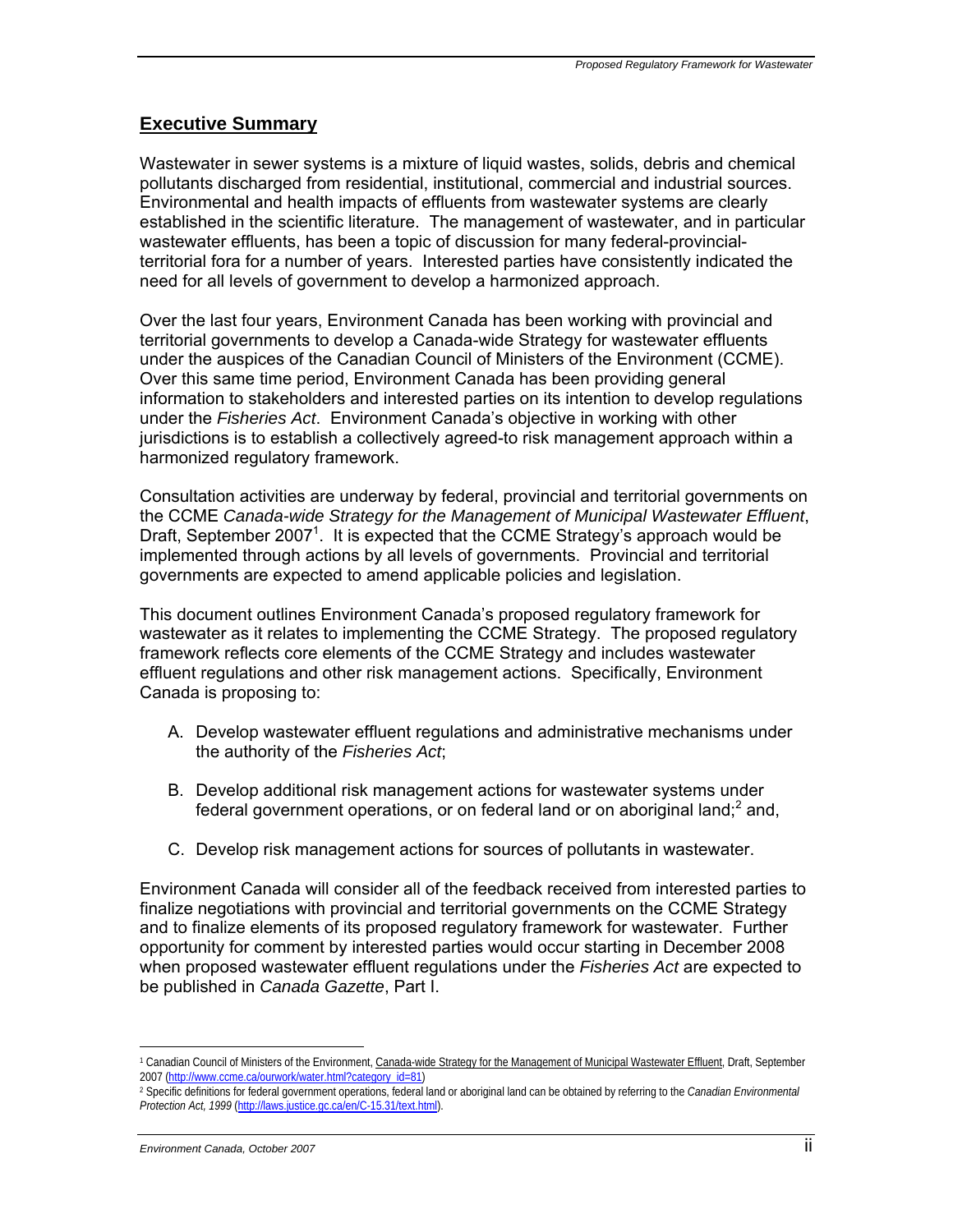# **Table of Contents**

| Canada-wide Strategy for the Management of Municipal Wastewater Effluent 4 |  |  |
|----------------------------------------------------------------------------|--|--|
|                                                                            |  |  |
|                                                                            |  |  |
|                                                                            |  |  |
|                                                                            |  |  |

| Site-Specific Effluent Discharge Requirements for Wastewater Systems            |  |  |  |  |
|---------------------------------------------------------------------------------|--|--|--|--|
| under Federal Government Operation, or on Federal Land or on Aboriginal Land 14 |  |  |  |  |
|                                                                                 |  |  |  |  |
| B. ADDITIONAL RISK MANAGEMENT ACTIONS FOR WASTEWATER SYSTEMS UNDER              |  |  |  |  |
| FEDERAL GOVERNMENT OPERATION OR ON FEDERAL LAND OR ON ABORIGINAL LAND17         |  |  |  |  |
| C. RISK MANAGEMENT ACTIONS FOR SOURCES OF POLLUTANTS IN WASTEWATER  18          |  |  |  |  |
|                                                                                 |  |  |  |  |
|                                                                                 |  |  |  |  |

|--|--|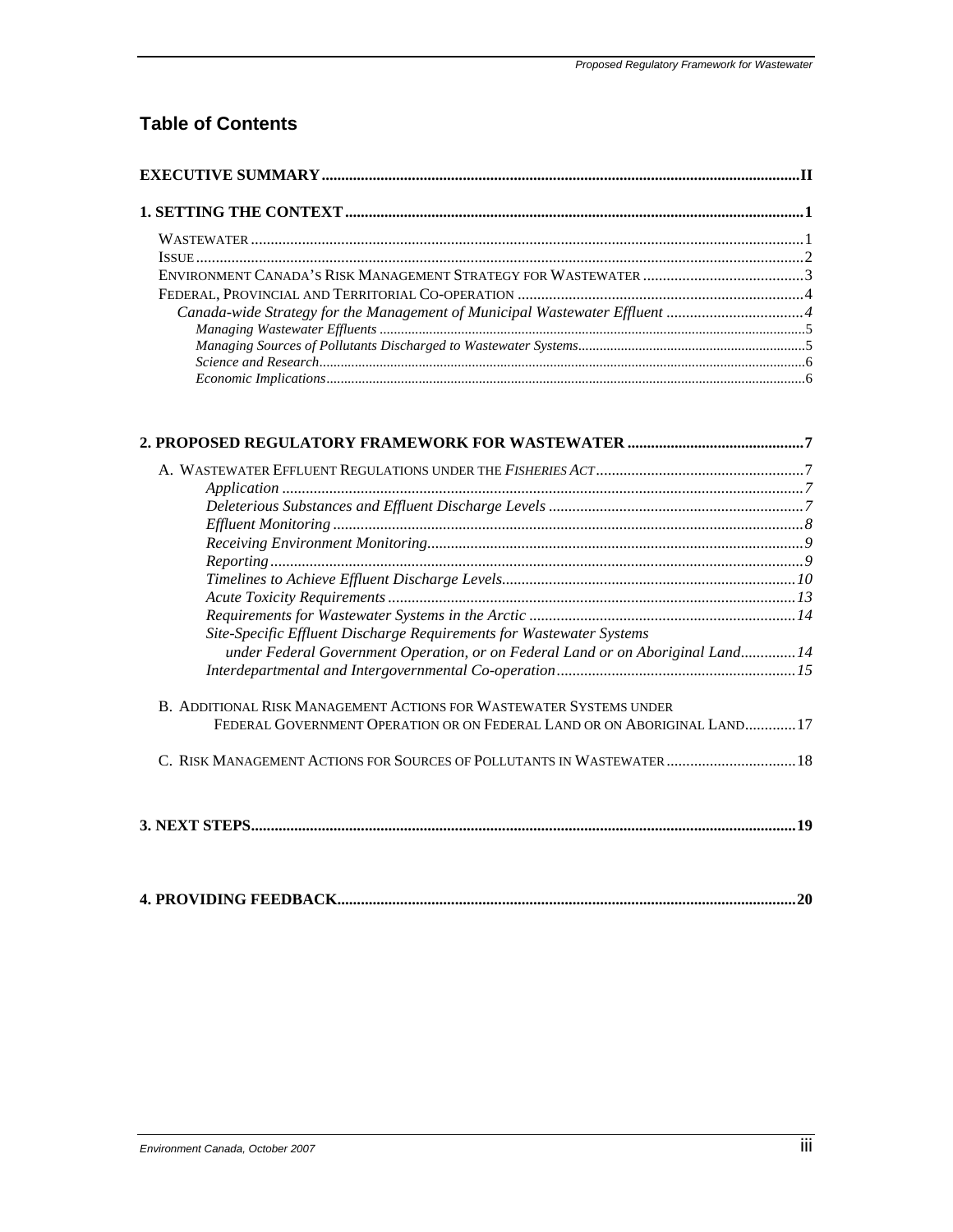# **1. Setting the Context**

## **Wastewater**

Wastewater in sewer systems is a mixture of liquid wastes, solids, debris and chemical pollutants discharged from residential, institutional, commercial and industrial sources. The effluents from wastewater systems released to water typically include discharges from treatment systems and collection systems, sanitary sewer overflows and combined sewer overflows. The term "stormwater" usually refers to effluent discharged from a separate storm sewer collection system that is designed to carry rainfall and surface runoff to the nearest water course.

The majority of wastewater systems in Canada are owned and operated by municipalities<sup>3</sup>. It is also recognized that some wastewater systems are owned and operated by provinces, territories, federal departments, agencies and other entities. Public-private management arrangements also exist in Canada and they usually involve private sector operation and public sector ownership of wastewater systems. The following schematic representation<sup>4</sup> illustrates the sequence of activities involved in the collection, treatment and release of wastewater.



Schematic representation of a wastewater collection and treatment system

<sup>1</sup> <sup>3</sup> The term "municipal wastewater effluents" is often used in reference to effluents from wastewater (sewage) systems since the majority of them in<br>Canada are owned and operated by municipalities. For the purpose of this 4 Canadian Council of Ministers of the Environment, Options for a Canada-wide Strategy for the Management of Municipal Wastewater Effluent -Consultation Document*,* adaptation, p. ii, October 2006(http://www.ccme.ca/ourwork/water.html?category\_id=81)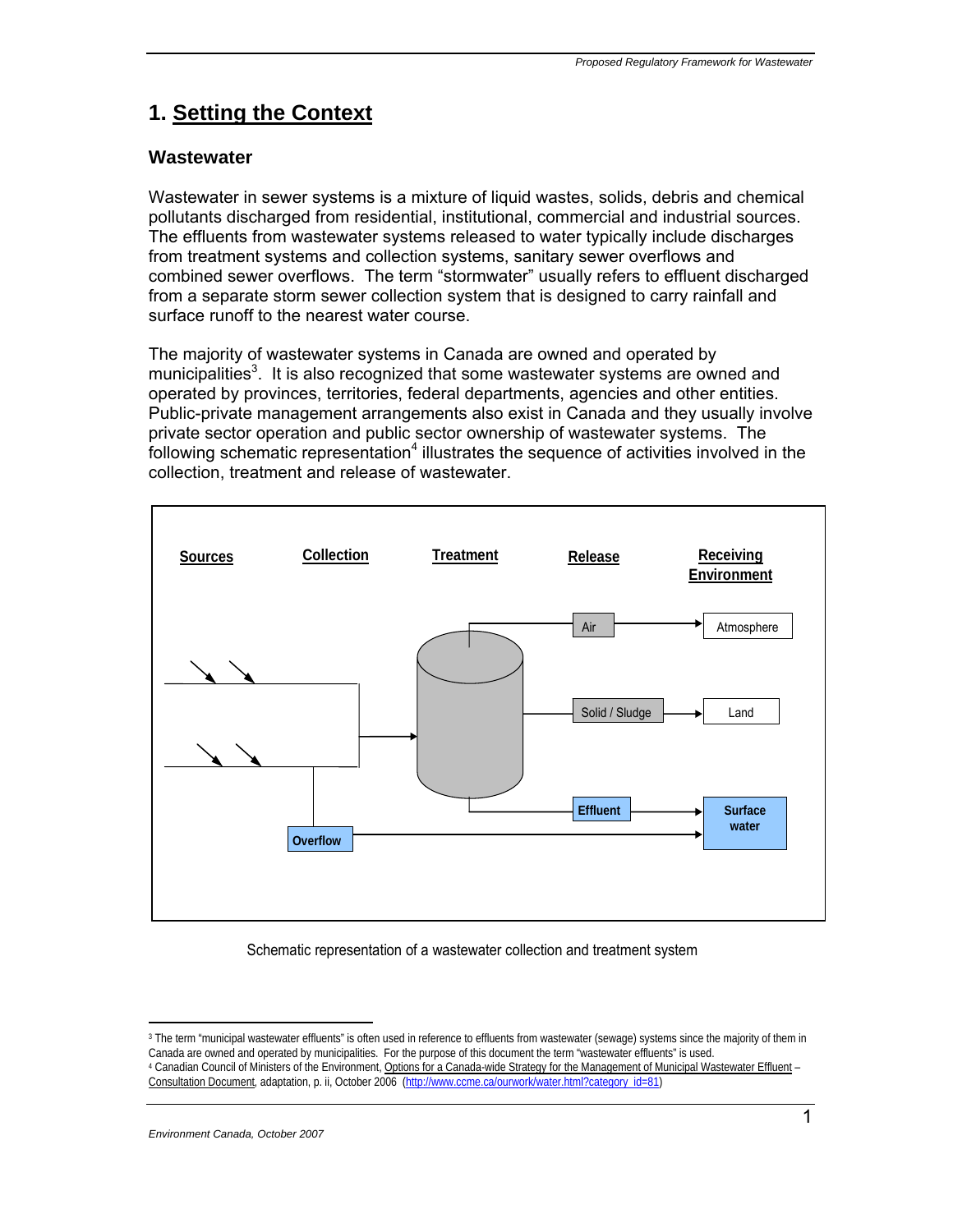## **Issue**

Environmental and health impacts of wastewater effluents are clearly established in the scientific literature, including the review by Chambers et al. $<sup>5</sup>$  The review suggests that</sup> actions need to be taken to address the direct harmful impact of wastewater effluent on the environment. The harmful impacts include negative effects on fish and wildlife populations, oxygen depletion, beach closures and other restrictions on recreational water use, restrictions on fish and shellfish harvesting and consumption, and restrictions on drinking water consumption. Emerging science indicates that other substances such as some pharmaceutical and personal care products, which primarily enter the environment in wastewater effluents, may also be posing threats to human health, aquatic life and wildlife. Also, on January 1, 2003, the Ministers of the Environment and Health published in the *Canada Gazette*, Part II6 the addition of Ammonia dissolved in water, Inorganic chloramines, Effluents from textile mills that use wet processing and Nonylphenol and its ethoxylates to the List of Toxic Substances, Schedule 1, under the *Canadian Environmental Protection Act, 1999*. On March 4, 1999, Chlorinated wastewater effluents was added to Schedule  $1^7$  based on a previous risk assessment.

The management of wastewater involves all jurisdictions in Canada. Due to this shared jurisdiction, the existing regulatory structures need to be harmonized and in many cases updated. Effluents from wastewater systems in Canada must comply with all applicable federal legislation including the *Canadian Environmental Protection Act, 1999* and the *Fisheries Act*, as well as applicable provincial, territorial or water board legislation, permits or licenses. The Minister of the Environment has the responsibility for the administration and the enforcement of the pollution prevention provisions of the *Fisheries Act.* Subsection 36(3) of the pollution prevention provisions prohibits anyone from depositing or permitting the deposit of a deleterious substance of any type in water frequented by fish, or in any place under any conditions where the deleterious substance, or any other deleterious substance that results from the deposit of the deleterious substance, may enter any such water. The *Fisheries Act* allows for the establishment of federal regulations that would permit the discharge of deleterious substances to levels set out in the regulations.

The management of wastewater, and, in particular wastewater effluents, has been a topic of discussion for many federal-provincial-territorial fora for a number of years. Interested parties have consistently indicated for many years the need for all levels of government to work cooperatively to develop a harmonized approach. Working with other jurisdictions is a key element of Environment Canada's risk management strategy for wastewater.

<sup>&</sup>lt;sup>5</sup> Chambers, P.A. et al., **Impacts of Municipal Wastewater Effluents on Canadian Waters: a Review. Water Quality Resources Journal of Canada,** 1997, v32, No. 4, pp. 659-713.

<sup>6</sup> Government of Canada, Canada Gazette, Part II, Vol. 137, No. 1, January 1, 2003 (http://canadagazette.gc.ca/partII/2003/20030101/html/sor10 e.html)<br>7 Government of Canada, <u>Canada Gazette</u>, Part II, Vol. 133, No. 6, pp. 688-689, March 4, 1999 (http://canada.gc.ca/gazette/hompar2-1999\_e.html)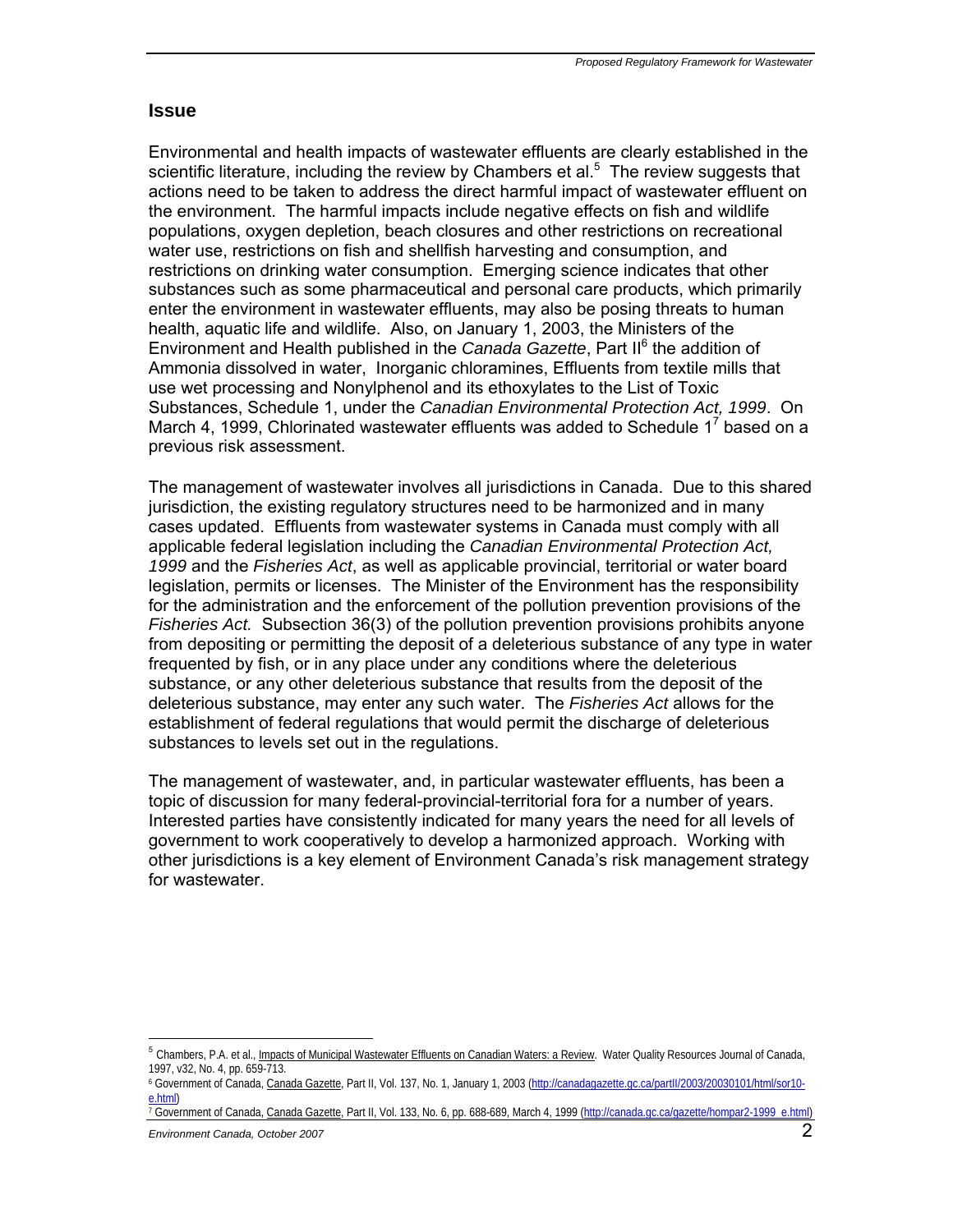## **Environment Canada's Risk Management Strategy for Wastewater**

Environment Canada's risk management strategy for wastewater effluents was presented to stakeholders during consultation sessions held in the fall 2002. Stakeholder feedback indicated strong support for a comprehensive management approach which included implementing preventive or control actions for pollutants and contaminants in wastewater and federal-provincial-territorial agreements on the management of wastewater effluents.

Environment Canada proposed a **long-term strategy for wastewater effluents** in 2003.<sup>8</sup> The following Environment Canada principles for the long-term strategy were outlined:

- The vision is to ensure that the release of wastewater effluents does not pose unacceptable risks to ecosystem health, human health and fisheries resources. To achieve this vision, activities to deliver the following outcomes will be pursued:
	- $\circ$  Implementation of preventative and control actions for toxic substances and other pollutants from industrial, commercial and institutional sources, including government operations, that discharge those substances to wastewater collection systems and wastewater treatment systems;
	- o Water conservation measures supported by water metering;
	- o Wastewater treatment systems equivalent in performance to secondary treatment<sup>9</sup> with additional treatment where required;
	- o A sustainable approach to financing wastewater collection systems and wastewater treatment systems that will ensure ongoing operation, maintenance and upgrading;
	- o Working with other levels of governments, and stakeholders as appropriate, to develop objectives for specific "CEPA-toxic" and deleterious substances released from wastewater systems; and
	- $\circ$  Reference to these objectives in future instruments<sup>10</sup> and a regulation under the *Fisheries Act* with the desired outcome of a fair, consistent and predictable application of *Canadian Environmental Protection Act, 1999* and the *Fisheries Act*.

The *Canadian Environmental Protection Act, 1999* provides the regulatory framework for the implementation of the federal government's *Toxic Substances Management Policy*. The policy describes the approach to deal with "CEPA-toxic" substances that includes an open and transparent process with many opportunities for public input. The goal is to manage risk throughout the life cycle of a substance, except for persistent, bioaccumulative, and toxic substances that are present in the environment primarily due to human activity.

<sup>1</sup> 8 Government of Canada, *Canada Gazette*, Part I, Vol. 137, No. 23, p.1644, June 7, 2003.

<sup>(</sup>http://canadagazette.gc.ca/partl/2003/20030607/pdf/g1-13723.pdf)<br>9 Secondary wastewater treatment typically includes physical and biological processes which remove about 85% of conventional pollutants.

Secondary treatment also reduces other pollutants such as phosphorus and emerging pollutants in wastewater effluents such as pharmaceuticals, personal care products and surfactants.

<sup>&</sup>lt;sup>10</sup> Instruments can include a number of different preventive or control actions such as regulations and other risk management tools. (http://www.ec.gc.ca/CEPARegistry/gene\_info/fact\_02.cfm).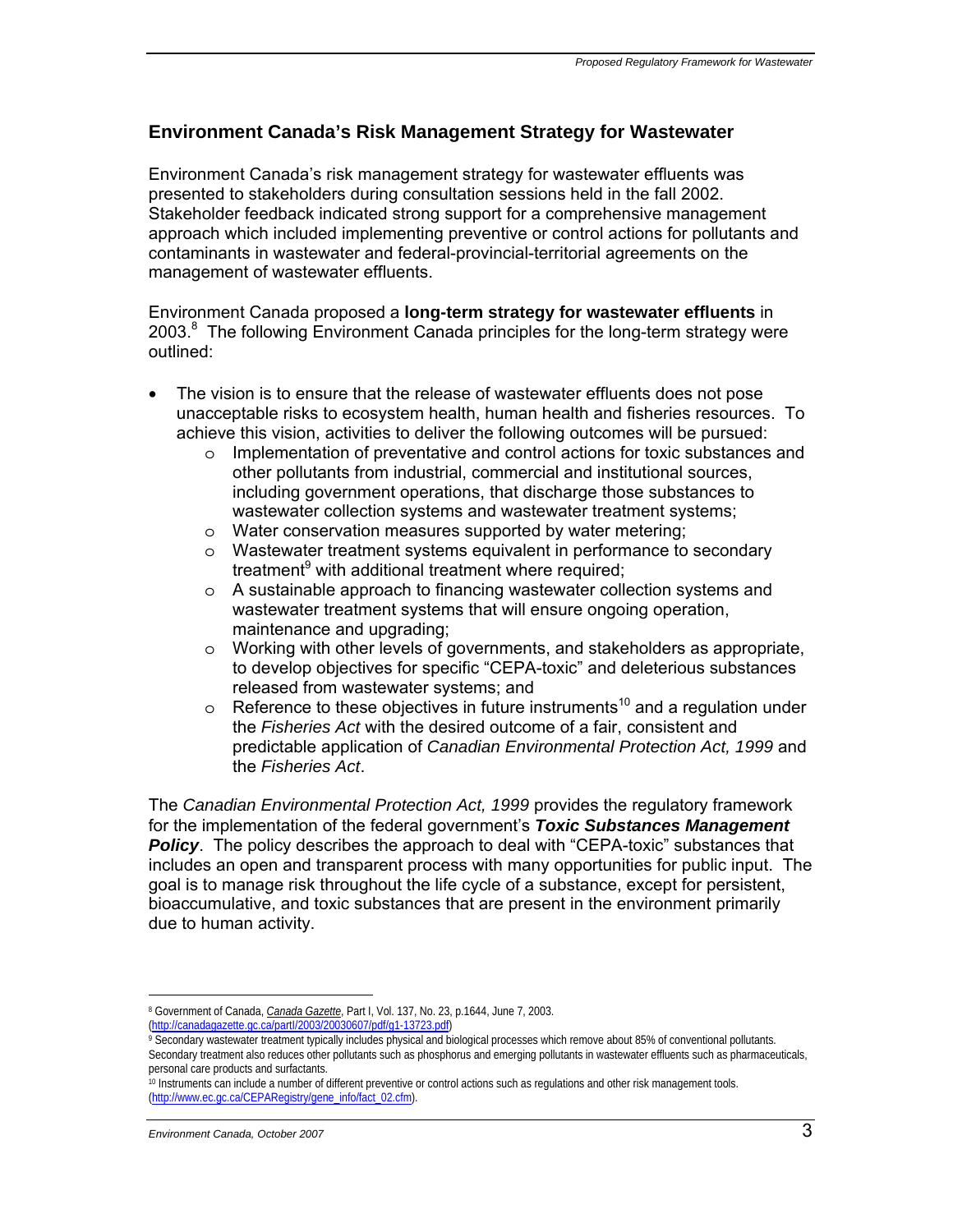On December 4, 2004,<sup>11</sup> the Minister of the Environment required **pollution prevention planning** in accordance with subsection 91(1) of the *Canadian Environmental Protection Act, 1999.* These pollution prevention planning and implementation instruments were designed to manage the risks associated with specific pollutants identified as "toxic" under the Act (**Nonylphenol and its ethoxylates, Effluents from textile mills that use wet processing, Inorganic chloramines and Chlorinated wastewater effluents**). Under the authority of subsection 54(1) of the *Canadian Environmental Protection Act, 1999* the Minister also published a **guideline** to begin managing the risks posed by **ammonia dissolved in water**.

Wastewater system reporting requirements to the Minister of Environment for substances in the **National Pollutant Release Inventory (NPRI)** began in 2002 under subsection 46(1) of the *Canadian Environmental Protection Act, 1999.* Wastewater systems that meet certain criteria must report releases of designated substances. Generally wastewater systems subject to NPRI reporting are those that discharge treated or untreated effluent to surface waters with an annual average flow rate of 10, 000 cubic metres  $(m^3)$  or more per day. Designated substances reported for wastewater effluents and wastewater solids include cadmium, chromium, lead, manganese, mercury, zinc, nitrate, ammonia and phosphorus. Particulate matter and volatile organic compounds (VOCs) are the designated substances often reported related to air emissions from wastewater systems.

The federal government has the responsibility for managing wastewater systems on federal and on aboriginal land and under the authority of federal departments, boards, agencies, federal works and undertakings and Crown Corporations.<sup>12</sup> Environment Canada is committed to the development of appropriate instruments that address management issues for these wastewater systems. Currently the *Guidelines for Effluent Quality and Wastewater Treatment at Federal Establishments* (EPS 1-EC-76-1, 1976) apply to all effluents discharged from land-based federal establishments. The Guidelines state that *"Generally, secondary treatment or equivalent should be the minimum acceptable treatment"* and includes wastewater effluent guidelines for specified pollutants. The Guidelines also cover issues related to the management of wastewater such as pre-treatment and discharge to a municipally-owned collection system, operation and maintenance, storm sewer discharges and the treatment and disposal of wastewater treatment sludge.

## **Federal, Provincial and Territorial Co-operation**

## *Canada-wide Strategy for the Management of Municipal Wastewater Effluent*

Over the last 4 years Environment Canada has been working with provincial and territorial governments to develop a *Canada-wide Strategy for the Management of Municipal Wastewater Effluent* through the Canadian Council of Ministers of the Environment (CCME). The CCME Strategy, once completed, will represent a consensus of the 14 federal, provincial and territorial jurisdictions to improve the

<sup>11</sup> Government of Canada, *Canada Gazette*, Part I, Vol. 138, No. 49, pp.3489-3579, December 4, 2004. (http://canadagazette.gc.ca/partI/2004/20041204/pdf/g1-13849.pdf)

<sup>12</sup> Specific definitions for federal government operations, federal land or aboriginal land can be obtained by referring to the *Canadian Environmental Protection Act, 1999* (http://laws.justice.gc.ca/en/C-15.31/text.html).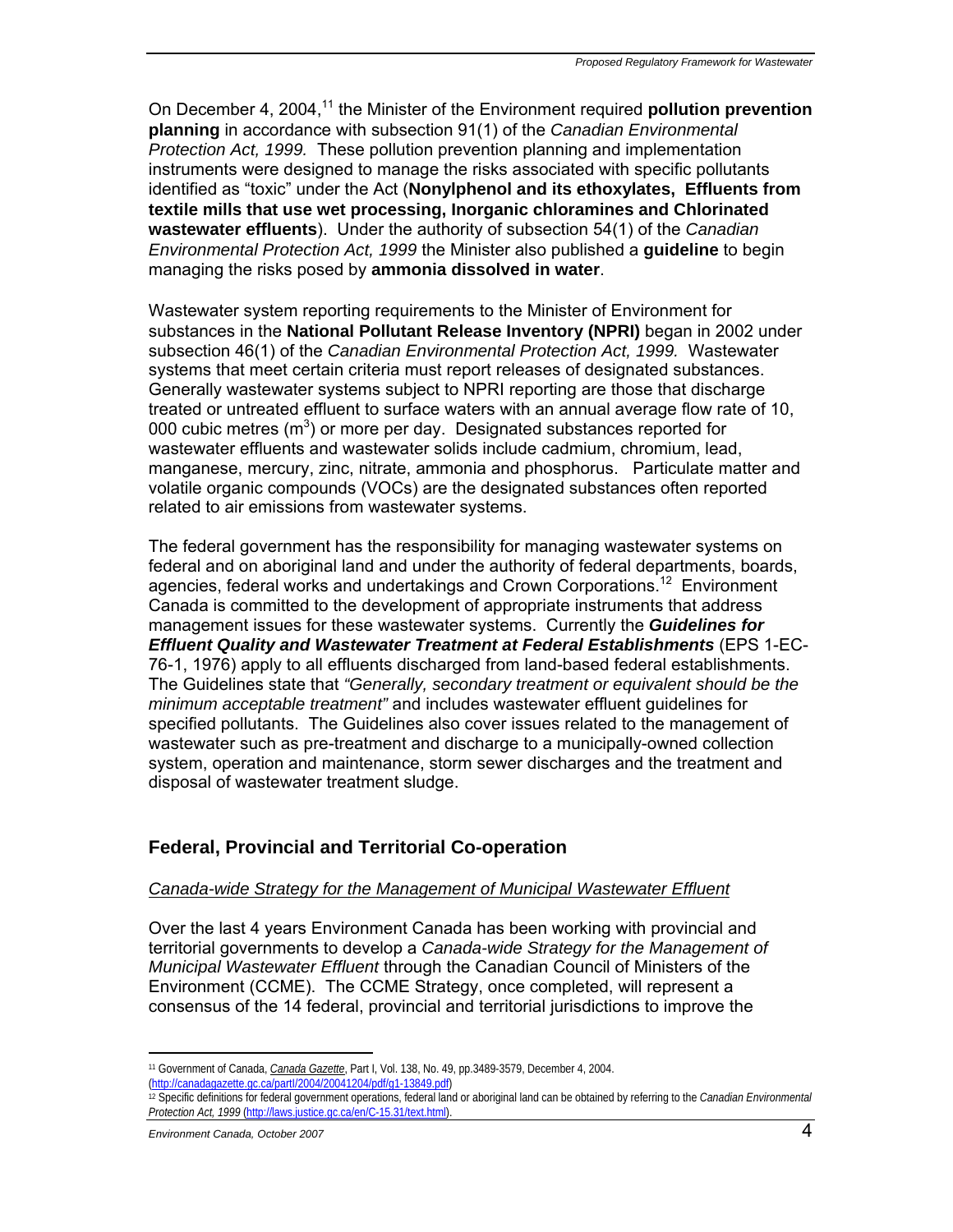protection of environmental and human health and clarify the governance for wastewater effluents.

The CCME Strategy focuses on effluents released to surface water from wastewater treatment systems and overflows from sewer collection systems. It also includes linkages to preventing the entry of pollutants into wastewater systems. The CCME Strategy does not cover wastewater solids/sludge residuals, effluent reuse, effluent releases from separate storm water facilities, effluent releases from septic tanks to infiltration facilities or air emissions. It is expected that work for wastewater solids and residuals under the auspices of the CCME would begin after the completion of the CCME Strategy for wastewater effluent.

The CCME Strategy is structured around three outcomes:

- Environmental protection and human health protection are improved;
- Owners of wastewater systems have clarity about the way effluent is managed and regulated; and,
- Funding to improve treatment of wastewater is managed in an equitable and sustainable manner.

For wastewater effluents, the CCME Strategy is anchored by a comprehensive risk management approach (refer to Appendix I). The CCME Strategy also includes an approach for managing sources of pollutants discharged to wastewater sewer systems.

The following summarizes the main elements of the draft CCME Strategy:

## *Managing Wastewater Effluents*

For performance requirements, the CCME Strategy includes national performance standards and other performance elements that provide a regulatory baseline. It also includes a consistent mechanism for establishing site-specific effluent standards to address site-specific situations. The CCME Strategy includes a risk-based approach for establishing implementation timelines that considers the characteristics of the effluent and the receiving environment.

For governance, the issues related to the roles and the responsibilities of the federal, provincial and territorial governments are included in the approach to establish a harmonized regulatory framework in CCME Strategy. The CCME Strategy indicates that the CCME national performance standards would be referenced in federal regulations under *Fisheries Act* and reflected in provincial and territorial regulatory instruments such as permits. References are also made in the CCME Strategy to a "one-window approach" through formal agreements with provinces, territories and other regulators.

## *Managing Sources of Pollutants Discharged to Wastewater Systems*

The CCME Strategy includes a commitment that, effective immediately, jurisdictions will work to reduce substances at the source. Specifically, there is a deliverable that following the completion of site-specific environmental risk assessments, the need for national risk management instruments using the authority of the *Canadian Environmental Protection Act, 1999* to manage the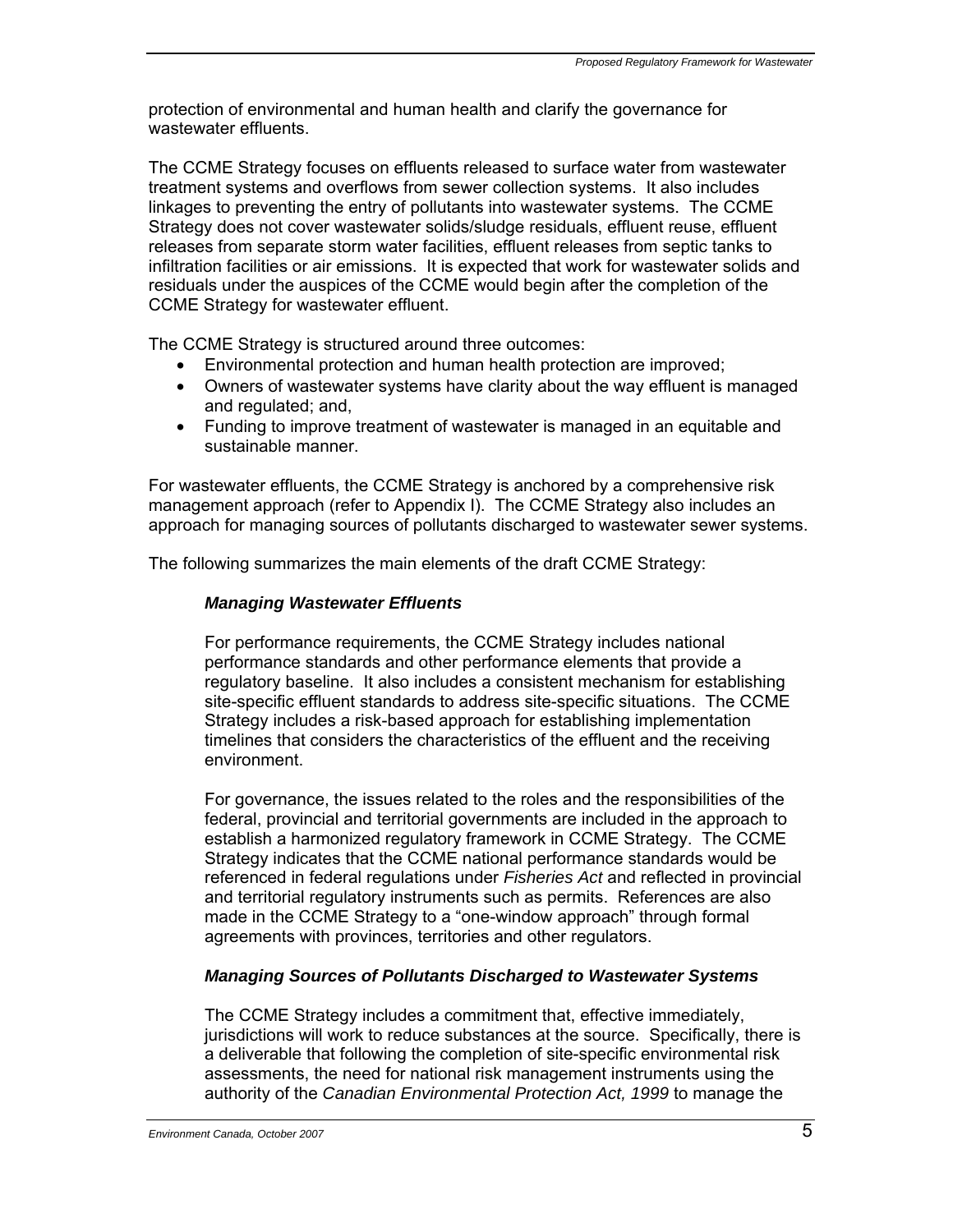risks associated with chemicals that are not treatable, and to control the use of substances or products, will be determined. Jurisdictions will evaluate the applicability of these instruments on an on-going basis.

The CCME Strategy also notes that for sector-based approaches, some action has already been taken (e.g. CCME Canada-wide Standard for mercury discharged to sewer systems from the dental industry). Sectors will continue to be evaluated for sector-based approaches to reduce substances at their source.

A CCME model sewer use bylaw is included in the CCME Strategy to provide guidance to municipal governments, other regulators and owners of wastewater systems when implementing source control programs.

## *Science and Research*

The CCME Strategy considers that it is imperative that policy development and research be coordinated and it proposes that a Canadian wastewater research body or wastewater task group be established. Such a group would focus its work on:

- Strengthening the links between municipal wastewater effluent and human and environmental health
- Reducing harmful pollutants in the environment
- Ensuring that effective infrastructure is planned and constructed
- Identifying and filling information gaps
- Addressing emerging issues

Options for such a group include a separate committee under CCME with links to the existing CCME task groups. Alternatively, another government or independent body could be encouraged to establish a standing national wastewater group.

## *Economic Implications*

For wastewater effluents, a preliminary estimate of the cost to upgrade treatment to the level proposed in the CCME Strategy is estimated at between \$10 and \$13 billion for infrastructure development, excluding combined sewer overflow and collection system construction upgrades. One-time jurisdictional costs such as environmental risk assessments are also estimated at approximately \$500 million. Infrastructure funding would need to be prioritized, equitable, and aimed to reduce risks over the next 20 to 30 years.

The responsibility for implementing the CCME Strategy rests with each jurisdiction and the respective elected governments. The next section of this document outlines a proposed regulatory framework for wastewater which is the federal government's implementation of the CCME Strategy. It should be noted that Environment Canada's proposed regulatory framework for wastewater reflects core elements of the CCME Strategy.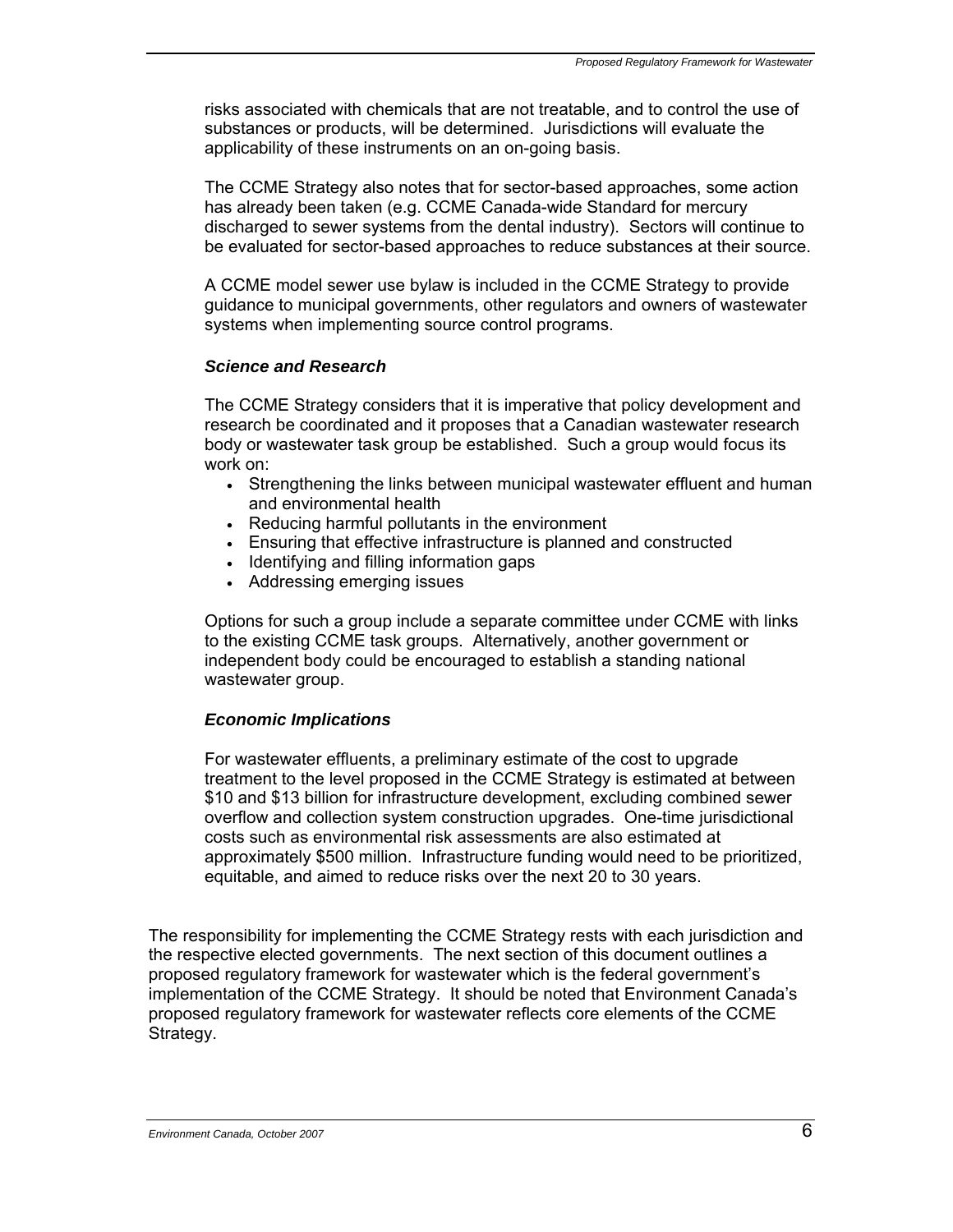# **2. Proposed Regulatory Framework for Wastewater**

Environment Canada is committed to taking action to implement the CCME Strategy. For wastewater effluents, Environment Canada's principal instrument to implement the CCME Strategy for wastewater effluents would be regulations under the *Fisheries Act.*  The regulations would reflect the CCME Strategy's national performance standards, other performance elements such as reporting and implementation timelines.

## **A. Wastewater Effluent Regulations under the** *Fisheries Act*

## *Note: Unless otherwise noted, all of the proposed elements of the wastewater effluent regulations under the Fisheries Act represent the performance elements of the CCME Strategy.13*

## Application

The regulations would be applicable to all land-based wastewater systems<sup>14</sup> under municipal, provincial or federal government operation and those on federal land or on aboriginal land that discharge effluent to surface water.

## Deleterious Substances and Effluent Discharge Levels

The regulations would define deleterious substances and authorize effluent discharge levels of these substances:

- define biochemical oxygen demanding matter and suspended solids as deleterious substances
	- o authorize maximum effluent discharge levels of 25 mg/L<sup>15</sup>
- define residual chlorine as a deleterious substance
	- o authorize a maximum effluent discharge level of 0.02 mg/L
- define acutely toxic effluent as a deleterious substance
	- $\circ$  authorize a discharge of a non-acutely toxic<sup>16</sup> effluent
	- o include specific requirements and timelines to identify and reduce toxicity in cases of acute toxicity test failure

<u>.</u>

<sup>13</sup> Canadian Council of Ministers of the Environment, Canada-wide Strategy for the Management of Municipal Wastewater Effluent*,* Draft, September 2007 (<u>http://www.ccme.ca/ourwork/water.html?category\_id=81</u>)<br><sup>14</sup> Environment Canada is considering minimum flow of 10 cubic metres (m<sup>3</sup>) per day for the regulations. Wastewater systems owned by "private-

entities" are also being considered for application by Environment Canada.<br><sup>15</sup> Maximum effluent discharge levels for biochemical oxygen demanding matter and suspended solids would be based on a periodic average.

<sup>16</sup> Test method would be: Department of the Environment (Environment Canada), Biological Test Method: Reference Method for Determining Acute Lethality of Effluents to Rainbow Trout, EPS 1/RM/13, Second Edition – December 2000. For wastewater systems with a flow of < 2500 cubic metres per day (m3/day) the acute toxicity effluent discharge level requirements would not apply. The other effluent discharge levels would remain for biochemical oxygen demanding matter, suspended solids and residual chlorine. It is thought that the acute lethality test method presents unreasonable costs and could create challenges to secure laboratory testing capacity.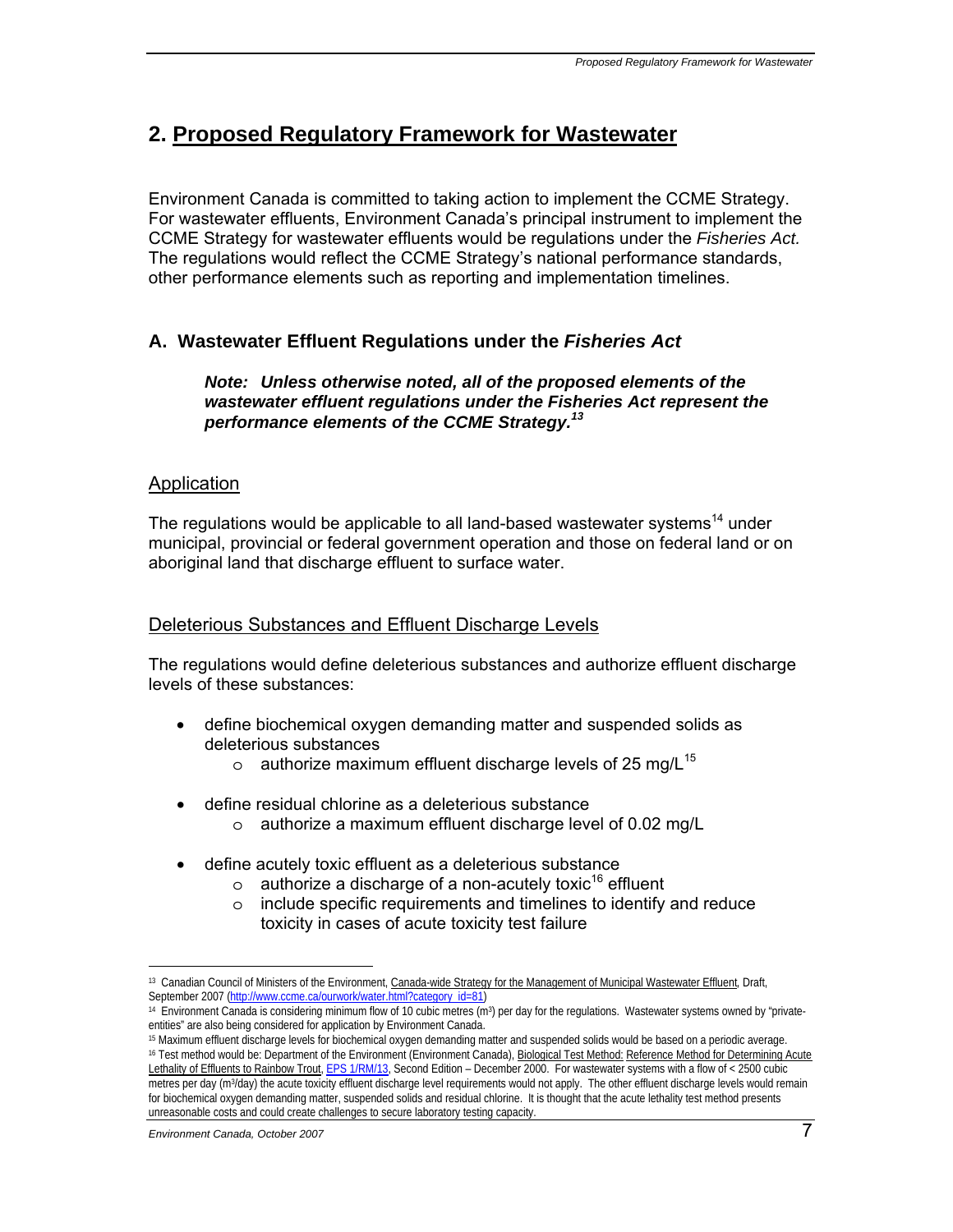- define ammonia as a deleterious substance
	- o include specific requirements if acute toxicity test failure is due to ammonia that would authorize discharge of ammonia in effluent based on receiving environment considerations

The effluent discharge levels for biochemical oxygen demanding matter and suspended solids represent "secondary" wastewater treatment or equivalent.<sup>17</sup> This level of treatment typically includes physical and biological processes removing about 85% of pollutants such as biochemical oxygen demanding matter and suspended solids. Secondary treatment also reduces the release of substances such as phosphorus and nitrogen and other pollutants in wastewater effluents such as pharmaceuticals, personal care products and surfactants.

## Effluent Monitoring

Wastewater system size categories would be used in the regulations for requirements such as monitoring and reporting frequencies. The size categories are defined in **Table 1** below.

| <b>Size</b>              | Flow (m3/day)<br><b>Estimated Population</b> |                     |
|--------------------------|----------------------------------------------|---------------------|
| Very Small <sup>ab</sup> | $\leq 500$                                   | ≤ 1.000             |
| Small <sup>a</sup>       | $> 500 - 2.500$                              | $>1,000 - 5,000$    |
| Medium                   | $>2,500 - 17,500$                            | $>5.000 - 35.000$   |
| Large                    | $>17,500 - 50,000$                           | $>35,000 - 100,000$ |
| Very Large               | > 50,000                                     | >100.000            |

## **Table 1** - Wastewater system size categories

#### Notes:

1

a. Very small and small wastewater systems which have industrial inputs are to be treated as medium size. Industrial input would be defined as non-domestic process water from industry categories specified that together exceeds 5% of total dry weather effluent flow. The industry categories are: resource exploration and development, manufacturing/fabrication, processing (including food), marine or transport, landfill leachate, hospitals and laboratories (but not nursing stations).

b. Environment Canada is considering a minimum flow of 10 m<sup>3</sup>/day for the very small wastewater system size category.

<sup>&</sup>lt;sup>17</sup> It is recognized that there exists a variety of available technologies and wastewater treatment designs that are capable of achieving the effluent discharge levels for deleterious substances.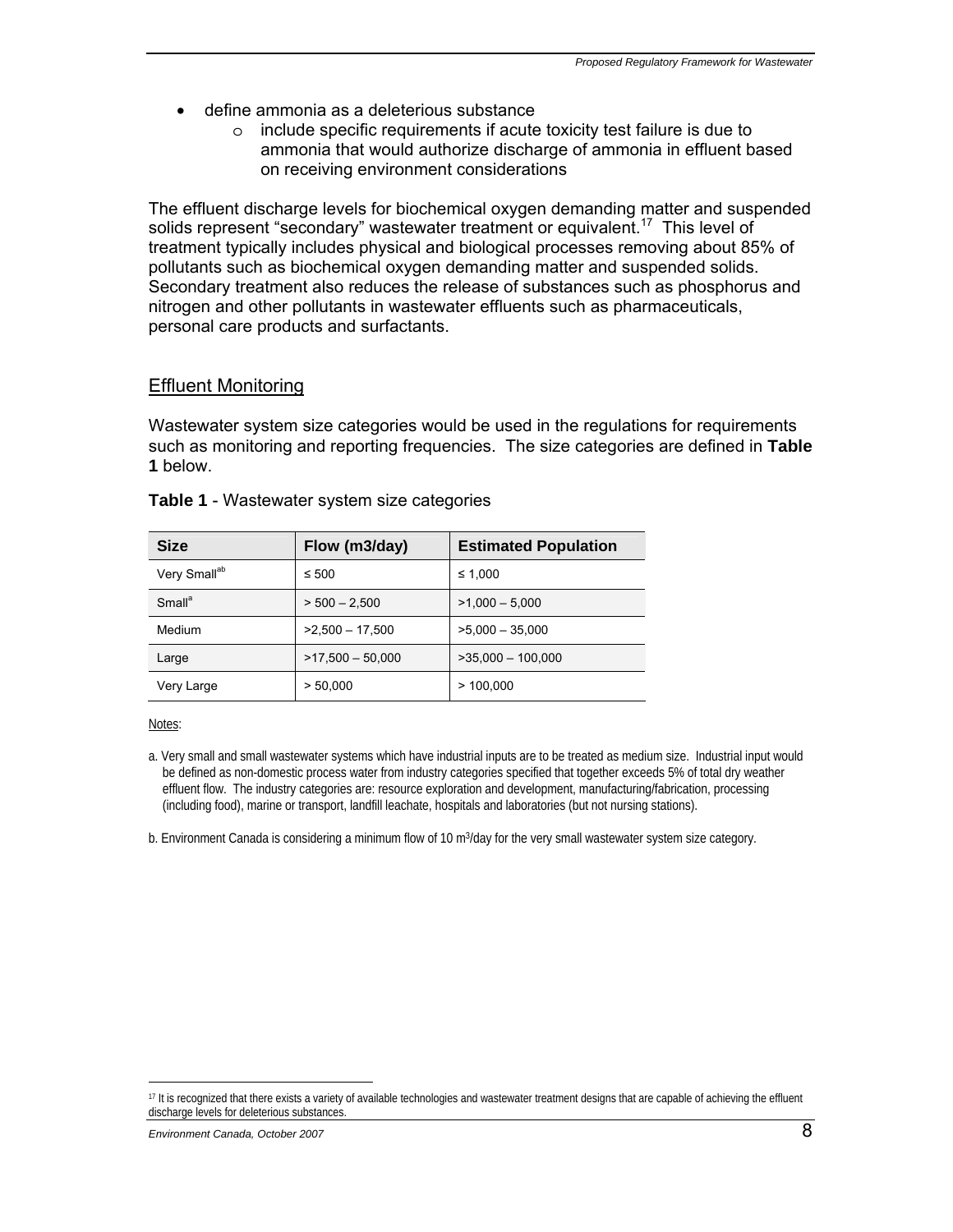Effective once the regulations are promulgated, effluent monitoring requirements for all wastewater systems would be conducted according to **Table 2**. Effluent monitoring frequency requirements for wastewater systems with non-continuous discharges (e.g. lagoons) would be adjusted accordingly in the regulations.

|                                                                     | <b>Monitoring Frequency Based on Size Category</b> |              |                  |           |                   |
|---------------------------------------------------------------------|----------------------------------------------------|--------------|------------------|-----------|-------------------|
| <b>Effluent Monitoring</b>                                          | <b>Very Small</b>                                  | <b>Small</b> | <b>Medium</b>    | Large     | <b>Very Large</b> |
| Biochemical oxygen<br>demand $(CBOD5)$<br>Suspended solids<br>(TSS) | monthly                                            | monthly      | every 2<br>weeks | weekly    | daily             |
| Chlorine<br>(total residual)                                        | daily                                              | daily        | daily            | 2 per day | 3 per day         |
| Acute toxicity <sup>18</sup>                                        | 19                                                 | 19           | quarterly        | quarterly | monthly           |

**Table 2** - Effluent Monitoring Frequency Based on Size Category

## Receiving Environment Monitoring

Receiving environment monitoring involves conducting studies of the potential effects of effluent on the fish populations, on fish tissue and on the benthic invertebrate community. The scope of the studies should be based on risk while considering elements such as sensitivity of the receiving environment, size and composition of the effluent release. It is recognized that these studies would provide useful information. Requirements for receiving environment monitoring studies in the regulations would be developed based on risk.

## **Reporting**

<u>.</u>

Effective once the regulations are promulgated, there would be requirements for reporting of effluent monitoring results. The regulations would also include reporting related to wet-weather overflows from combined sewers and wastewater treatment system bypasses.

The regulations would include requirements for the submission of an effluent monitoring report annually for small and very small wastewater systems, quarterly for medium wastewater systems, and monthly for large and very large wastewater systems.

<sup>18</sup> Department of the Environment (Environment Canada), Biological Test Method: Reference Method for Determining Acute Lethality of Effluents to Rainbow Trout, EPS 1/RM/13, Second Edition – December 2000.<br><sup>19</sup> For very small and small wastewater systems (flow of < 2500 m<sup>3</sup>/day) the acute toxicity effluent discharge level requirements would not apply.

The other effluent discharge levels would remain for biochemical oxygen demanding matter, suspended solids and residual chlorine. It is thought that the acute lethality test method presents unreasonable costs and could create challenges to secure laboratory testing capacity.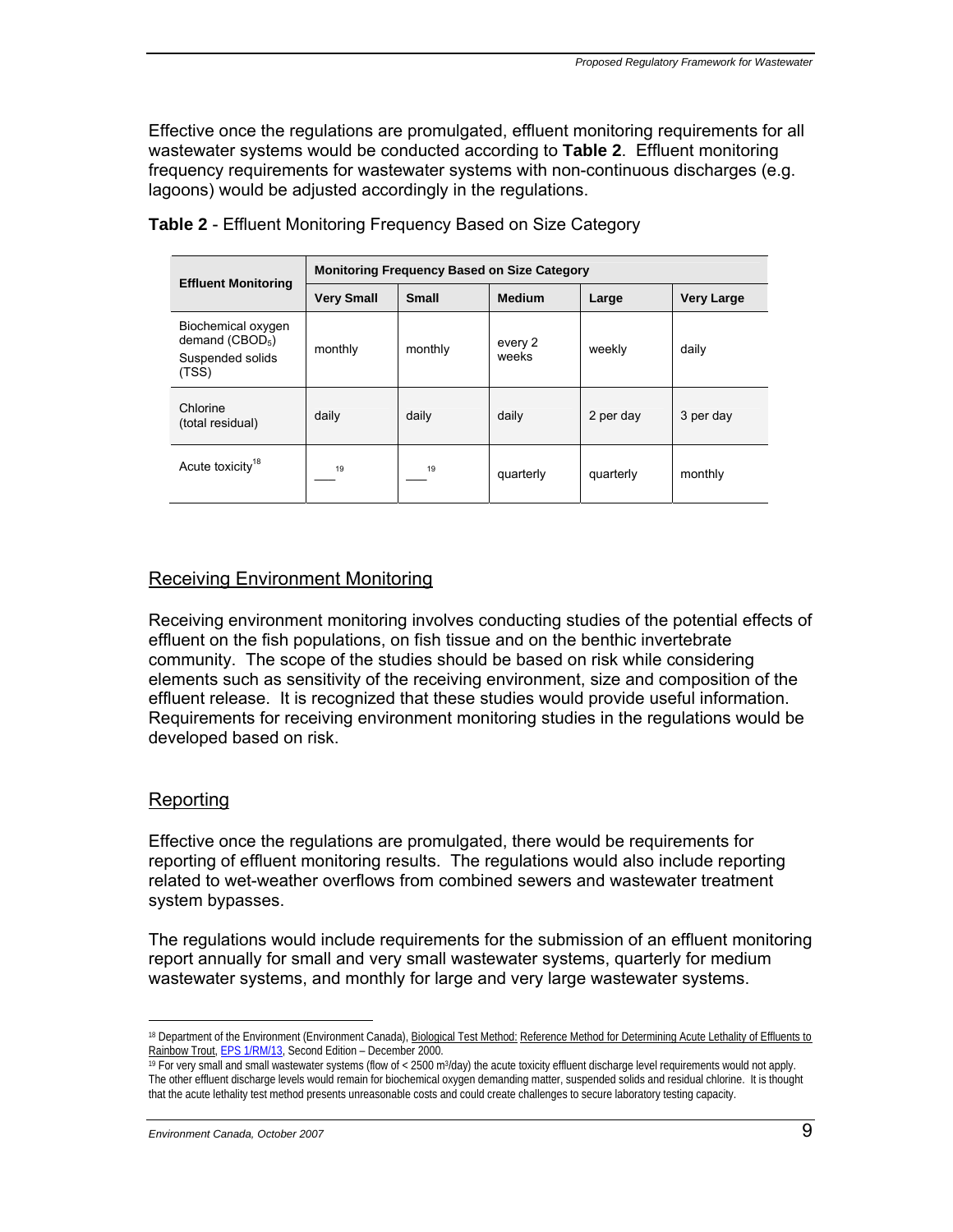For an existing wastewater system that does not meet the effluent discharge levels in the regulations, initial reporting would be required to include the calculation of timeline to achieve the effluent discharge levels. (The framework to calculate the timeline is described below).

In the case of acute toxicity monitoring, there would be specific reporting requirements. (Refer to the acute toxicity requirements on page 13).

Reports on the frequency and volume of overflows from combined sewers and sanitary sewers would be required to be submitted annually commencing in 2012, for the year 2011. This report could be combined with the effluent monitoring report.

All reporting would be publicly available.

## Timelines to Achieve Effluent Discharge Levels

## *Determination of Timeline to Achieve Effluent Discharge Levels*

For all new and upgraded wastewater systems, the requirements of the regulations would be applicable immediately, including meeting the effluent discharge levels.

For existing wastewater systems that already meet the effluent discharge levels for deleterious substances, maintaining performance for effluent discharge levels would be applicable immediately.

For all other wastewater systems, the timelines to achieve effluent discharge levels is determined by referring to **Table 3**. The risk points reflect effluent quality and type of receiving environment. The risk points are calculated by referring to **Table 4** (next page). In addition, factors associated with the presence of combined sewers can also influence the timeline to achieve effluent discharge levels.

**Table 3**: Timelines to achieve effluent discharge levels in regulations

| <b>Risk Level</b> | <b>Risk Points</b> | <b>Timeline</b> |
|-------------------|--------------------|-----------------|
| High              | 65 and greater     | 10 years        |
| Medium            | 50-64              | 20 years        |
| Low               | 49 and less        | 30 years        |

*Note that for discussion purposes if a 20 year implementation period was adopted, the timelines to achieve effluent discharge levels in the regulations would be:* 

| <b>Risk Level</b> | <b>Risk Points</b> | <b>Timeline</b> |
|-------------------|--------------------|-----------------|
| High              | 65 and greater     | 7 years         |
| Medium            | 50-64              | 13 years        |
| Low               | 49 and less        | 20 years        |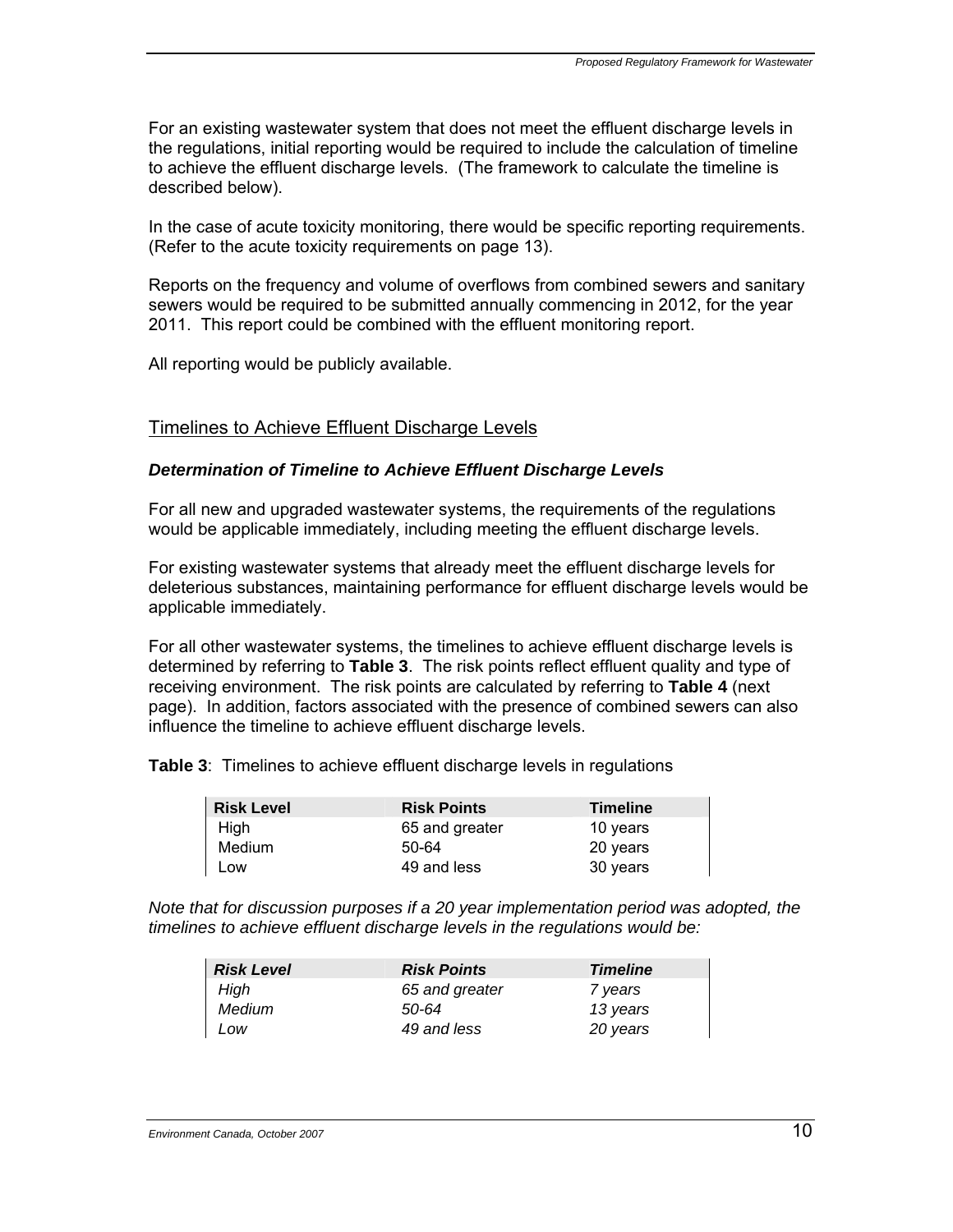| <b>Risk type</b>                    | <b>Description</b>                                                                                                                                                                                                                                                                                                                                                                                                                                                                                                                                                                              | <b>Risk points</b> |  |
|-------------------------------------|-------------------------------------------------------------------------------------------------------------------------------------------------------------------------------------------------------------------------------------------------------------------------------------------------------------------------------------------------------------------------------------------------------------------------------------------------------------------------------------------------------------------------------------------------------------------------------------------------|--------------------|--|
|                                     | Very small <sup>a</sup> ( $\leq$ 500 m <sup>3</sup> /day)                                                                                                                                                                                                                                                                                                                                                                                                                                                                                                                                       | 5 points           |  |
| Size                                | Small <sup>a</sup> (> 500 - 2,500 m <sup>3</sup> /day)                                                                                                                                                                                                                                                                                                                                                                                                                                                                                                                                          | 10 points          |  |
| (flow $m^3$ /day)                   | Medium (>2,500 - 17,500 m <sup>3</sup> /day)                                                                                                                                                                                                                                                                                                                                                                                                                                                                                                                                                    | 15 points          |  |
|                                     | Large $(>17,500 - 50,000$ m <sup>3</sup> /day)                                                                                                                                                                                                                                                                                                                                                                                                                                                                                                                                                  | 25 points          |  |
|                                     | Very large ( $> 50,000$ m <sup>3</sup> /day)                                                                                                                                                                                                                                                                                                                                                                                                                                                                                                                                                    | 35 points          |  |
|                                     |                                                                                                                                                                                                                                                                                                                                                                                                                                                                                                                                                                                                 |                    |  |
| <b>Biochemical</b>                  | >150/100 mg/L                                                                                                                                                                                                                                                                                                                                                                                                                                                                                                                                                                                   | 35 points          |  |
| oxygen                              | 50/50 to 150/100 mg/L                                                                                                                                                                                                                                                                                                                                                                                                                                                                                                                                                                           | 20 points          |  |
| demand                              | 25/25 mg/L to <50/50 mg/L                                                                                                                                                                                                                                                                                                                                                                                                                                                                                                                                                                       | 5 points           |  |
| $(CBOD5)$ /                         | <25/25 mg/L                                                                                                                                                                                                                                                                                                                                                                                                                                                                                                                                                                                     | 0 points           |  |
| <b>Suspended</b><br>solids (TSS)    |                                                                                                                                                                                                                                                                                                                                                                                                                                                                                                                                                                                                 |                    |  |
| <b>Chlorine</b><br>(total residual) | Total residual chlorine > 0.02 mg/L                                                                                                                                                                                                                                                                                                                                                                                                                                                                                                                                                             | 10 points          |  |
| Ammonia                             | 20 points if the effluent ammonia concentration (ammonia expressed as<br>nitrogen) - pH data point falls above the threshold acute concentration curve of<br>ammonia vs. pH:<br>Threshold Acute Concentration of Ammonia versus pH<br>200<br>180<br>160<br>Ammonia expressed as Nitrogen (mg/L)<br>140<br>pH of 7.5 and ammonia concentration of 40<br>120<br>mg/L - not acutely toxic due to ammonia<br>100<br><b>Toxic</b><br>80<br>60<br>pH of 8.5 and an ammonia concentration of<br><b>Non-Toxic</b><br>25 mg/L - acutely toxic due to ammonia<br>40<br>20<br>0<br>7.5<br>8.5<br>9.5<br>pH | 20 points          |  |
| <b>Receiving</b>                    | Open marine                                                                                                                                                                                                                                                                                                                                                                                                                                                                                                                                                                                     | 5 points           |  |
| <b>Environment</b>                  | Lake, reservoir,                                                                                                                                                                                                                                                                                                                                                                                                                                                                                                                                                                                | 20 points          |  |
|                                     | Enclosed bay, estuary<br>20 points<br>River with bulk flow ratio >100<br>15 points                                                                                                                                                                                                                                                                                                                                                                                                                                                                                                              |                    |  |
|                                     |                                                                                                                                                                                                                                                                                                                                                                                                                                                                                                                                                                                                 |                    |  |
|                                     | River with bulk flow ratio $10 - 100$                                                                                                                                                                                                                                                                                                                                                                                                                                                                                                                                                           | 20 points          |  |
|                                     | River with bulk flow ratio <10                                                                                                                                                                                                                                                                                                                                                                                                                                                                                                                                                                  | 25 points          |  |

## **Table 4**: Level of Risk

#### Note:

a. Very small and small wastewater systems which have industrial input to wastewater are to be treated as medium size. Industrial input would be defined as non-domestic process water from industry categories specified that together exceeds 5% of total dry weather flow. The industry categories are: resource exploration and development, manufacturing/fabrication, processing (including food), marine or transport, landfill leachate, hospitals and laboratories (but not nursing stations).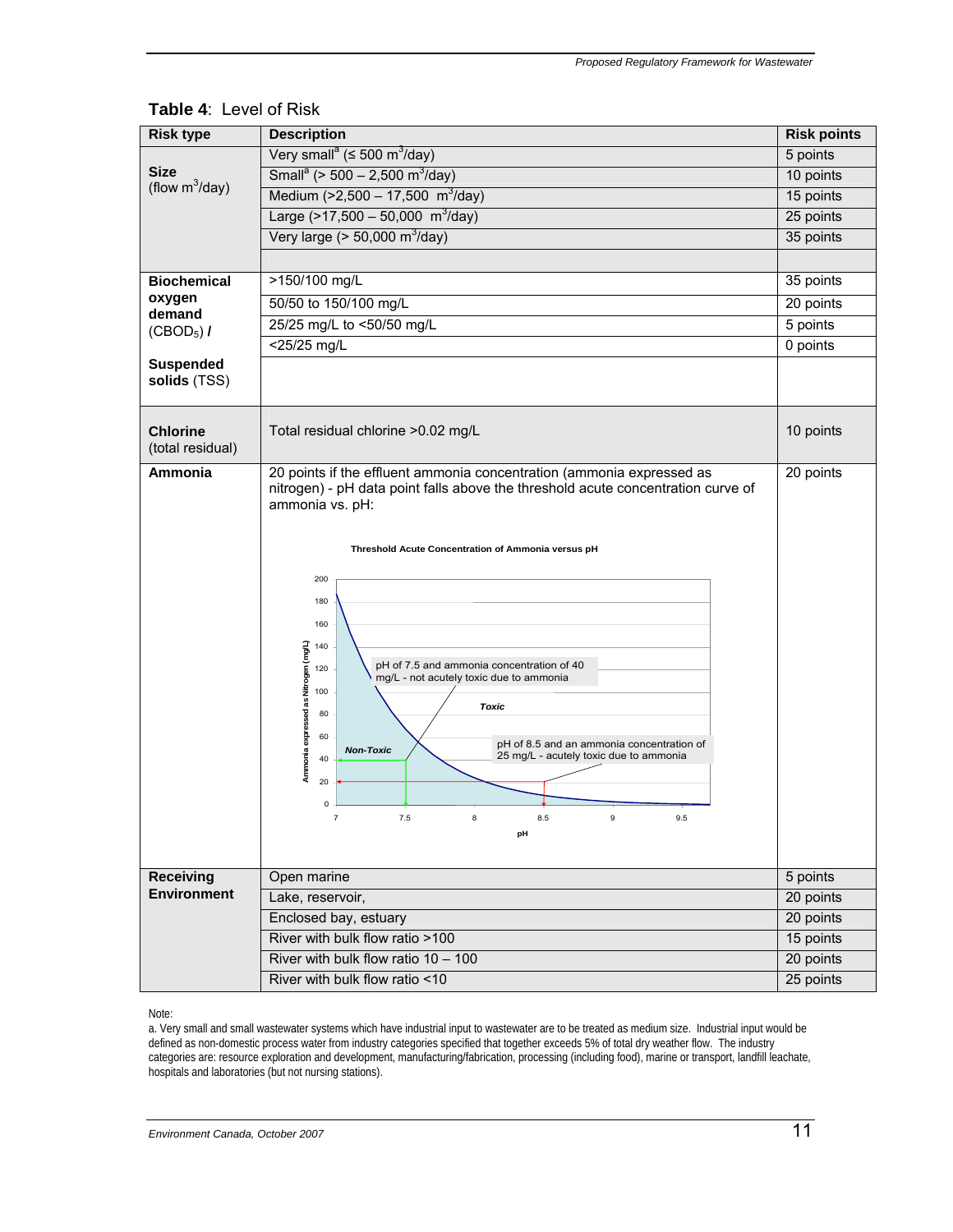## *Timeline to achieve residual chlorine effluent discharge level for wastewater systems already subject to the pollution prevention planning and implementation requirements for chlorine under the Canadian Environmental Protection Act, 1999*

Where a wastewater system is subject<sup>20</sup> to the *Notice Requiring the Preparation and Implementation of Pollution Prevention Plans for Inorganic Chloramines and Chlorinated Wastewater Effluents* under the *Canadian Environmental Protection Act, 1999,* the timeline to achieve an effluent discharge level of 0.02 mg/L total residual chlorine for the regulations would be December 31, 2010. Mechanisms for time extensions related to the Notice would be developed.

## *Timeline to achieve effluent discharge levels for wastewater systems with combined sewers*

For a wastewater system with combined sewers, the timeline to achieve effluent discharge levels could be modified if it is determined that the risks associated with the combined sewers is greater than the risk associated with the "main" wastewater effluent. If the risk points associated with overflows from combined sewers is higher than the risk points for the main effluent, an action plan would be developed addressing how overflows from the combined sewers would be managed and reduced along with achieving the effluent discharge levels within a 30 year timeline. Submission of the action plan to the regulators would be required in the regulations.

Two approaches are being considered to determine the risk points for overflows from combined sewers versus the "main" wastewater effluent for a wastewater system. One of these approaches would be incorporated in the regulations.

- The first approach consists of assigning risk points to every overflow from a combined sewer overflow individually and determining which ones should be dealt with first, based on the risk points, prior to addressing the main effluent.
- The second approach consists of assigning risk points for all overflows from all combined sewers for an entire wastewater system to determine if the overall risk points are greater than the risk level for the main effluent.

 $20$  Any person who owns a wastewater system where in 2004 or 2005 the effluent released to surface water is greater than or equal to 5 000 m<sup>3</sup> per day, based on an annual average, and where the concentration of total residual chlorine in the effluent exceeds 0.02 mg/L in any sample.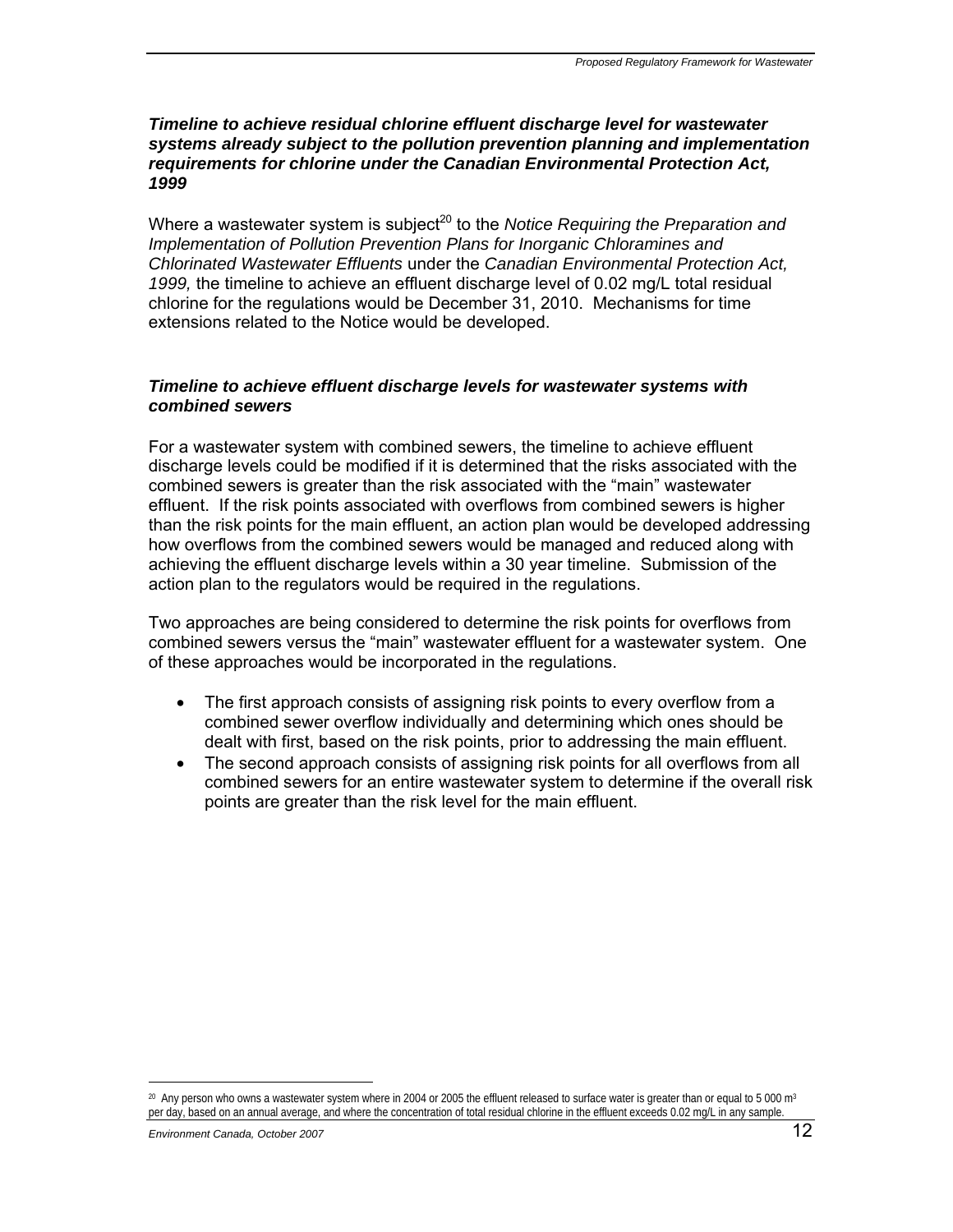## Acute Toxicity Requirements

Wastewater systems that are medium, large or very large would be required in the regulations to conduct effluent acute toxicity tests. For medium and large size categories, acute toxicity testing would be quarterly (4/year). For very large, monthly (12/year) acute toxicity testing would be required.

If an acute toxicity test failure occurs, identification and correction of the cause of the toxicity would be required in the regulations. An action plan would be required within 60 days of the acute toxicity test failure. The action plan would include steps to identify the cause(s) of the acute toxicity (within one year) and the steps to correct the cause(s) (within two years).

For acute toxicity test failures where the effluent discharge levels are achieved for biochemical oxygen demanding matter, suspended solids and residual chlorine and it is demonstrated that the cause of acute toxicity is due to ammonia, then receiving environment considerations would determine if reduction of ammonia in the effluent would be required. $21$  Requirements to this outcome would be specified in the regulations. In the regulations, within the scenario described above, it would be specified that if an ammonia concentration exceeds the chronic toxicity concentration at the edge of the defined mixing zone, reductions of the ammonia in the effluent would be required such that there is no chronic toxicity at the edge of the mixing zone. If the ammonia concentration does not exceed the chronic toxicity at the edge of the defined mixing zone, no further effluent ammonia reduction would be specified in the regulations. Establishing chronic toxicity at the edge of the defined mixing zone would utilize the Canadian Environmental Quality Guidelines<sup>22</sup> or other available sciencebased quidelines.

In 2008, Environment Canada would publish in *Canada Gazette,* Part I, proposed amendments to the *Guideline for the Release of Ammonia Dissolved in Water Found in Wastewater Effluents (Canadian Environmental Protection Act, 1999).* The publication of the proposed amendments for a 60-day comment period would coincide with pH stabilization procedures for the acute toxicity testing<sup>23</sup> of wastewater effluents. Environment Canada would also consider using the authority under *Canadian Environmental Protection Act, 1999* for developing regulations for ammonia.

<sup>21</sup> For ammonia the scientific evidence indicates the need to focus on longer-term and sublethal effects and its ecological consequences. Government of Canada, Canada Gazette, Part I, Vol. 135, No. 25, pp. 2256-2257, June 23, 2001. *Canadian Environmental Protection Act, 1999, Priority Substances List Assessment Report, Ammonia in the Aquatic Environment, March 2001.*

<sup>22</sup> Canadian Council of Ministers of the Environment (CCME) establishes water quality guidelines in the *Canadian Environmental Quality Guidelines*. The guidelines protect all plants and animals that live in our lakes, rivers, and oceans by establishing acceptable levels for substances or conditions that affect water quality such as toxic chemicals, temperature and acidity. As long as conditions are within the levels established by the guidelines, one would not expect to see negative effects in the environment.

<sup>&</sup>lt;sup>23</sup> Department of the Environment (Environment Canada), Biological Test Method: Reference Method for Determining Acute Lethality of Effluents to Rainbow Trout, EPS 1/RM/13, Second Edition – December 2000.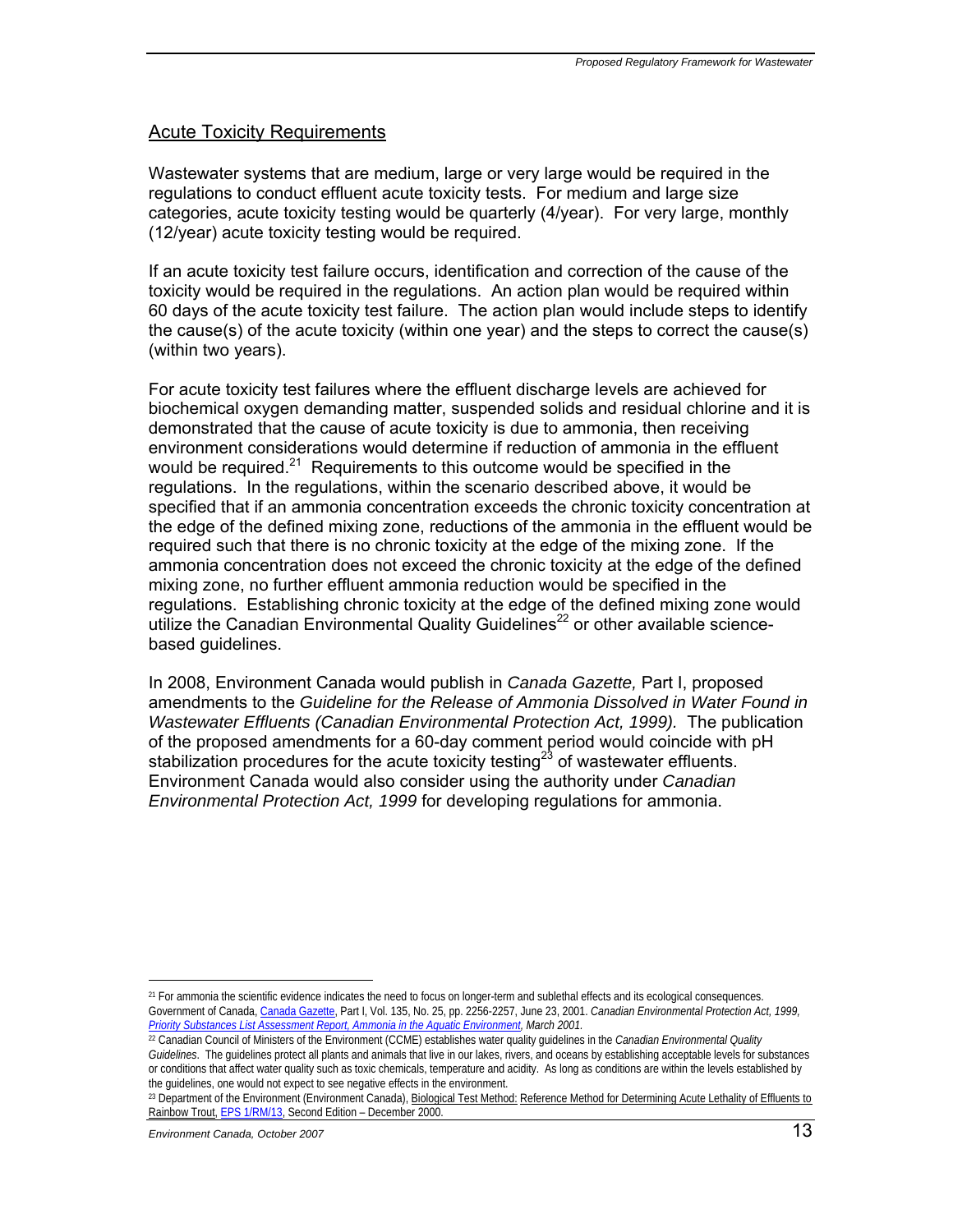## Requirements for Wastewater Systems in the Arctic

It is recognized that certain wastewater systems have constraints to meet the effluent discharge levels of the regulations due to the extreme climatic conditions and remoteness of Canada's arctic. Alternative effluent discharge levels and timelines are being considered and would be proposed for these wastewater systems by 2013. Defining the arctic for this purpose is being considered. Conceptually the approach would use a climatic definition which would typically cover Nunavut, northern parts of Northwest Territories, northern Québec and northern Labrador.

For Arctic wastewater systems monitoring and reporting would be applicable immediately in the regulations as described in **Table 2** (page 9).

## Site-Specific Effluent Discharge Requirements for Wastewater Systems under Federal Government Operation, or on Federal Land or on Aboriginal Land

The regulations would include site-specific effluent requirements for land-based wastewater systems on federal land or aboriginal land that discharge effluent to surface water. These requirements are in addition to the other requirements of the regulations previously described. For these wastewater systems the regulations would require the following activities:

- establish a list of substances of potential concern;
- prepare and execute an initial effluent characterization program;
- establish effluent discharge objectives aligned with other jurisdictions; and
- monitor effluent and submit reports.

Initial characterization of the effluent would be required in the regulations to be completed within 2 years. Effluent monitoring for a list of substances<sup>24</sup> would be over a period of one year. Previous effluent monitoring data could be used under certain conditions. The frequency of effluent monitoring for initial characterization would be based on the wastewater system size categories previously described.

Results of the initial characterization would be required to be reported within six months of the completion of the monitoring. This report would include the list of substances used for initial characterization, location of effluent sample collection, list of test methods, and the analytical results.

Within 5 years, the regulations would require that effluent discharge objectives be established using specified methods including mixing zone and water quality guideline variables. Monitoring of the effluent discharge objectives and reporting on the results would also be required.

Characterization of effluent and re-evaluation of the effluent discharge objectives would be required within specified frequencies in the regulations.

<sup>&</sup>lt;sup>24</sup> List of substances would vary depending on wastewater system size. For small and very small, the list of substances would be: Total Suspended Solids (TSS), Biochemical Oxygen Demand (CBOD5), Residual Chlorine (TRC), Nitrate, Nitrite, Ammonia, Phosphorus (TP), pH, Temperature and *Escherichia coli* (*E. coli*).

*Environment Canada, October 2007* 14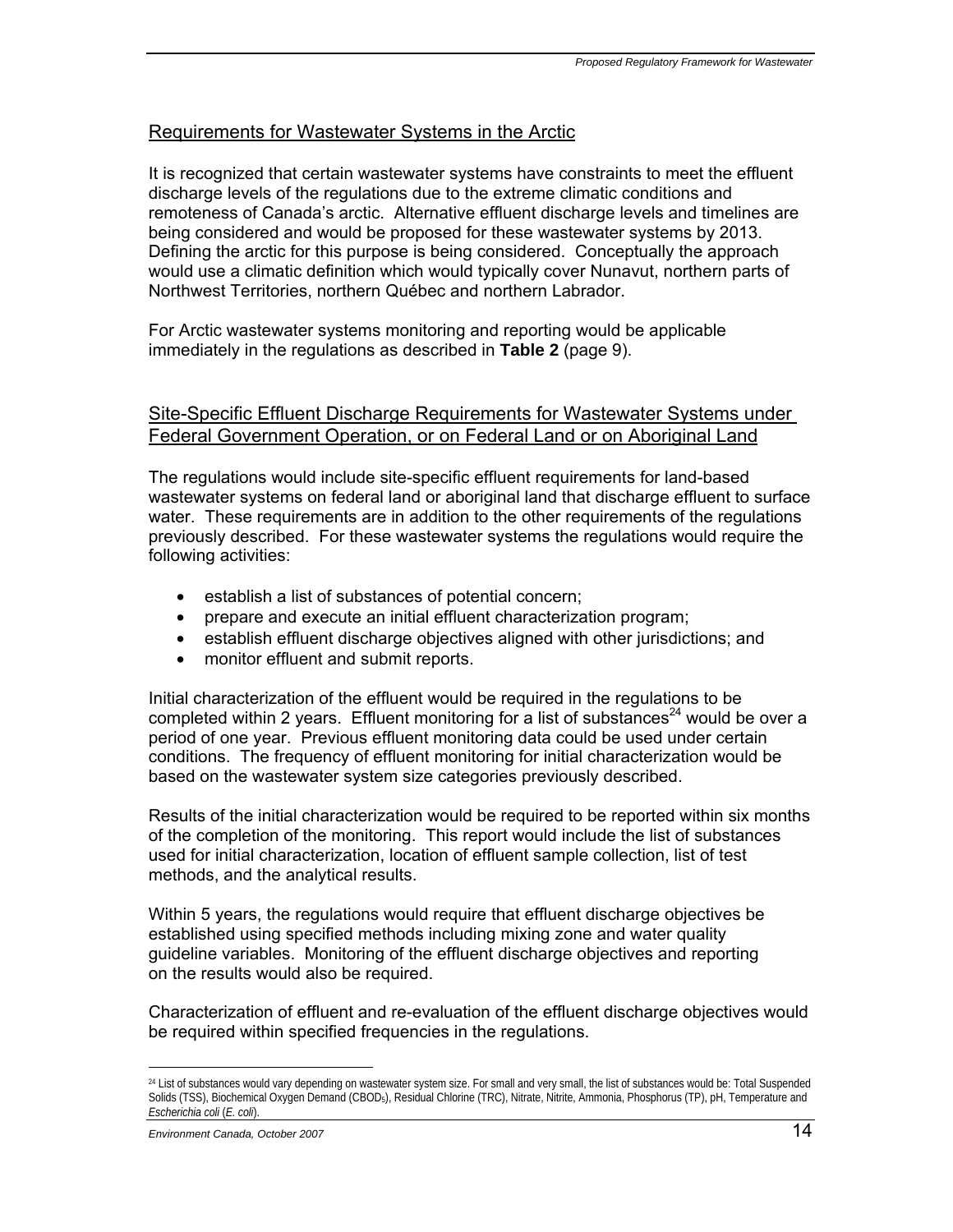The regulations would not include the site-specific effluent requirements for wastewater systems under provincial or territorial jurisdiction. It is expected that these requirements would be established within the respective jurisdictions over similar timelines.

## Interdepartmental and Intergovernmental Co-operation

Harmonizing the regulatory requirements would result in greater regulatory clarity for the wastewater sector by defining the roles and responsibilities of all parties engaged in the management of wastewater. For the wastewater effluent regulations under the *Fisheries Act*, formal agreements would be negotiated between the federal and provincial governments and the federal government and Yukon. In the Northwest Territories and Nunavut, an agreement would be developed between the jurisdictions and the federal government, taking into account the regulatory role of the various water boards and Indian and Northern Affairs Canada.

The formal agreements would be developed at the same time as the wastewater effluent regulations under the *Fisheries Act.* They would address one-window reporting, compliance promotion and enforcement elements and a co-ordination mechanism for the site-specific effluent discharge requirements. The formal agreements would be similar to existing administrative agreements between the Government of Canada and some provinces under the *Fisheries Act.* 

The *Fisheries Act* has a number of compliance, enforcement and penalty elements. Failure to meet any of the requirements set out by the *Fisheries Act* or it's relevant regulations, is an offence. The *Compliance and Enforcement Policy for the Habitat Protection and Pollution Prevention Provisions of the Fisheries Act<sup>25</sup> lays out general* principles for application of the habitat protection and pollution prevention provisions. It is a national policy which applies to all those who exercise regulatory authority, from federal Ministers to enforcement personnel. The policy explains measures that will be used to achieve compliance and it sets out principles of fair, predictable, and consistent enforcement that govern application of the law, and responses by enforcement personnel to alleged violations. The Policy would form the basis for the compliance and enforcement aspects of the formal agreements for the wastewater effluent regulations under the *Fisheries Act*.

<sup>1</sup> 25Environment Canada, Compliance and Enforcement Policy for the Habitat Protection and Pollution Prevention Provisions of the *Fisheries Act,* November 2001.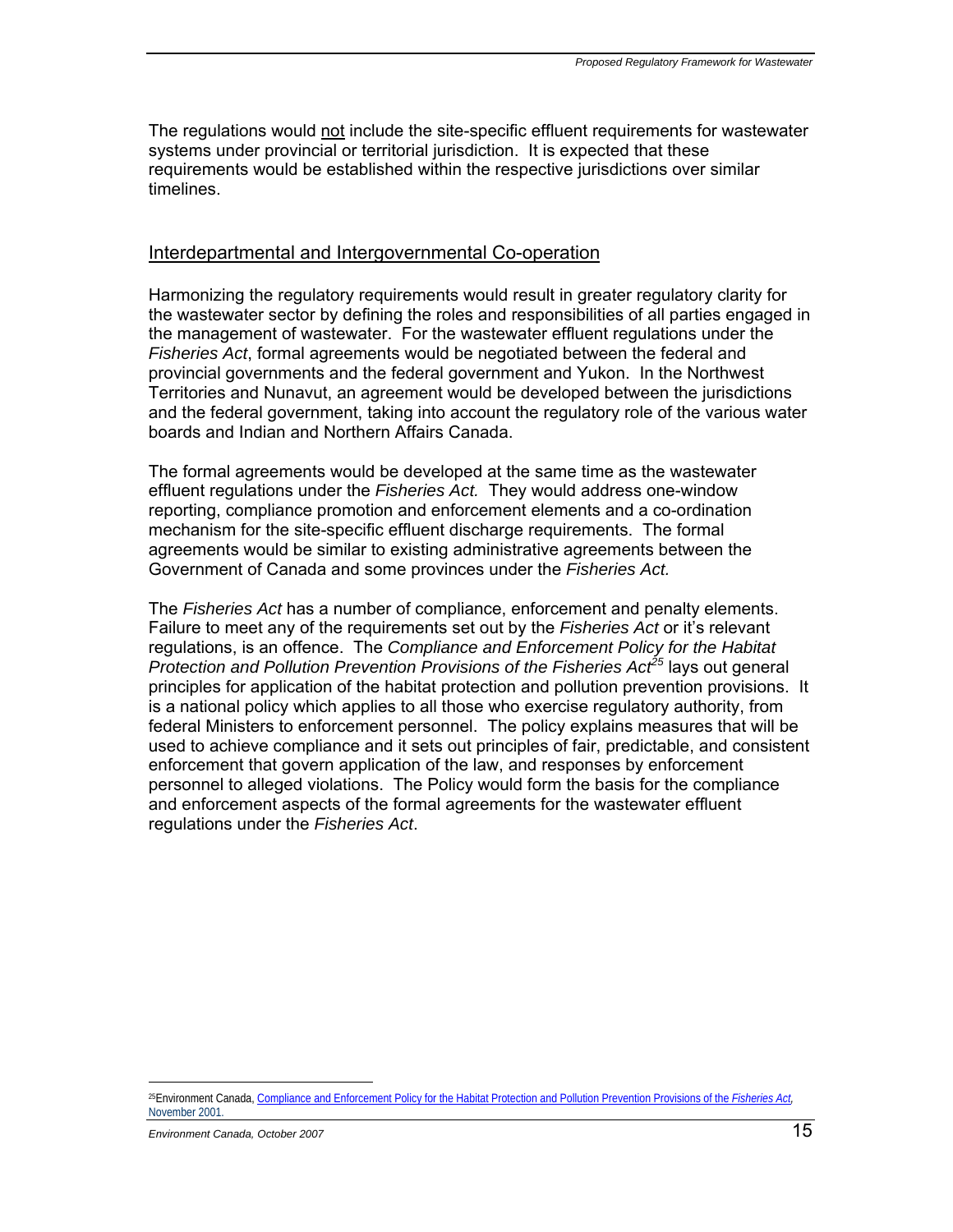For **discussion purposes**, assuming the wastewater effluent regulations under the *Fisheries Act* would be finalized in 2010, the key performance requirements and timelines are summarized below:

| 2010                 | All wastewater systems:<br>establish risk level, high, medium or low<br>monitor effluent<br>report<br>New and upgraded wastewater systems and systems already meeting the<br>effluent discharge levels:<br>maintain achievement of effluent discharge levels                                                                           |
|----------------------|----------------------------------------------------------------------------------------------------------------------------------------------------------------------------------------------------------------------------------------------------------------------------------------------------------------------------------------|
|                      | respond to acute toxicity testing failure<br>$\bullet$<br>Wastewater systems under federal government operation, or on federal<br>land or on aboriginal land:                                                                                                                                                                          |
|                      | work initiated to establish effluent discharge objectives<br>$\bullet$                                                                                                                                                                                                                                                                 |
| December 31,<br>2010 | Wastewater systems subject <sup>26</sup> to the Notice Requiring the Preparation and<br>Implementation of Pollution Prevention Plans for Inorganic Chloramines and<br>Chlorinated Wastewater Effluents under the Canadian Environmental<br>Protection Act, 1999:<br>achieve and maintain residual chlorine effluent discharge level of |
|                      | $0.02$ mg/L                                                                                                                                                                                                                                                                                                                            |
| 2013                 | Effluent discharge levels established for Arctic wastewater systems                                                                                                                                                                                                                                                                    |
| 2015                 | Site-specific effluent requirements for wastewater systems under federal<br>government operation, or on federal land or on aboriginal land:<br>effluent discharge objectives established<br>monitor and report<br>$\bullet$                                                                                                            |
| 2020                 | High risk existing wastewater systems:<br>achieve and maintain effluent discharge levels<br>respond to acute toxicity testing failure                                                                                                                                                                                                  |
| 2030                 | Medium risk existing wastewater systems:<br>achieve and maintain effluent discharge levels<br>respond to acute toxicity testing failure<br>$\bullet$                                                                                                                                                                                   |
| 2040                 | Low risk existing wastewater systems:<br>achieve and maintain effluent discharge levels<br>respond to acute toxicity testing failure                                                                                                                                                                                                   |

<sup>&</sup>lt;sup>26</sup> Any person who owns a wastewater facility where in 2004 or 2005 the effluent released to surface water is greater than or equal to 5 000 m<sup>3</sup> per day, based on an annual average, and where the concentration of total residual chlorine in the effluent exceeds 0.02 mg/L in any sample.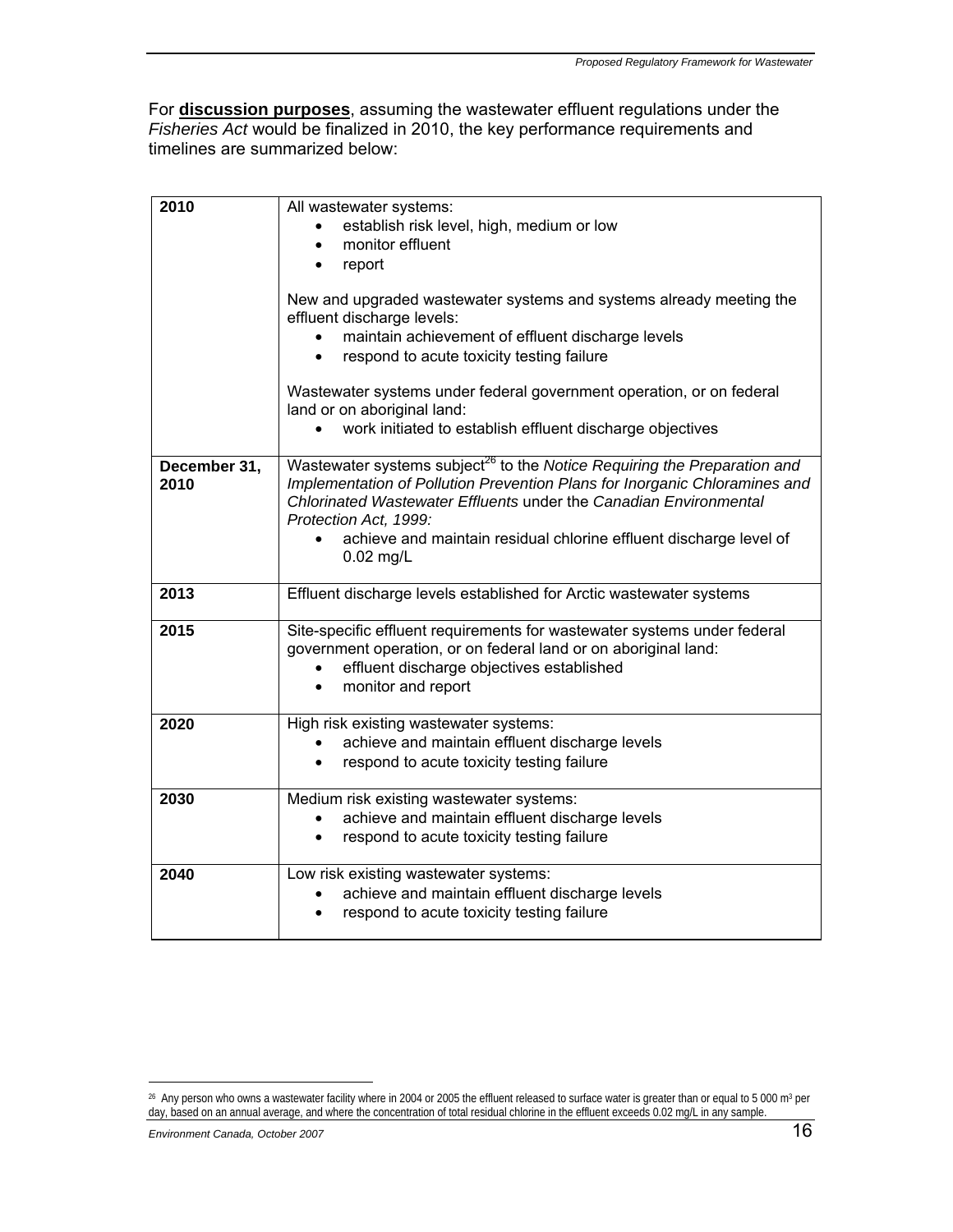## **B. Additional Risk Management Actions for Wastewater Systems under Federal Government Operation or on Federal Land or on Aboriginal Land**

The *Guidelines for Effluent Quality and Wastewater Treatment at Federal Establishments* (EPS 1-EC-76-1, 1976) apply to all effluents discharged from landbased federal establishments. The Guidelines state that "Generally, secondary treatment or equivalent should be the minimum acceptable treatment" and include wastewater effluent guidelines for specified pollutants. The Guidelines also provide guidance for issues related to the management of wastewater such as pre-treatment and discharge to a municipally-owned collection system, operation and maintenance, storm sewer discharges and the treatment and disposal of wastewater treatment sludge.

For wastewater effluents, the *Guidelines for Effluent Quality and Wastewater Treatment at Federal Establishments* would be replaced by the wastewater effluent regulations under the *Fisheries Act*.

For other issues related to the management of wastewater not related to effluents, Environment Canada would update the Guidelines or develop other instruments at the same time the wastewater effluent regulations under the *Fisheries Act* would be finalized.

For wastewater systems under federal government operation, or on federal land or on aboriginal land, Environment Canada would administer reporting, compliance and enforcement elements associated with the wastewater effluent regulations under the *Fisheries Act*.

All phases of consultation and regulatory instrument development by Environment Canada will take into consideration Indian and Northern Affairs Canada's activities for the management of drinking water and wastewater on First Nation reserves south of 60º to ensure complementary actions and to avoid duplication. Consultation activities and regulatory instrument development activities of the two federal departments will be coordinated to the fullest extent possible; however, these initiatives are distinct.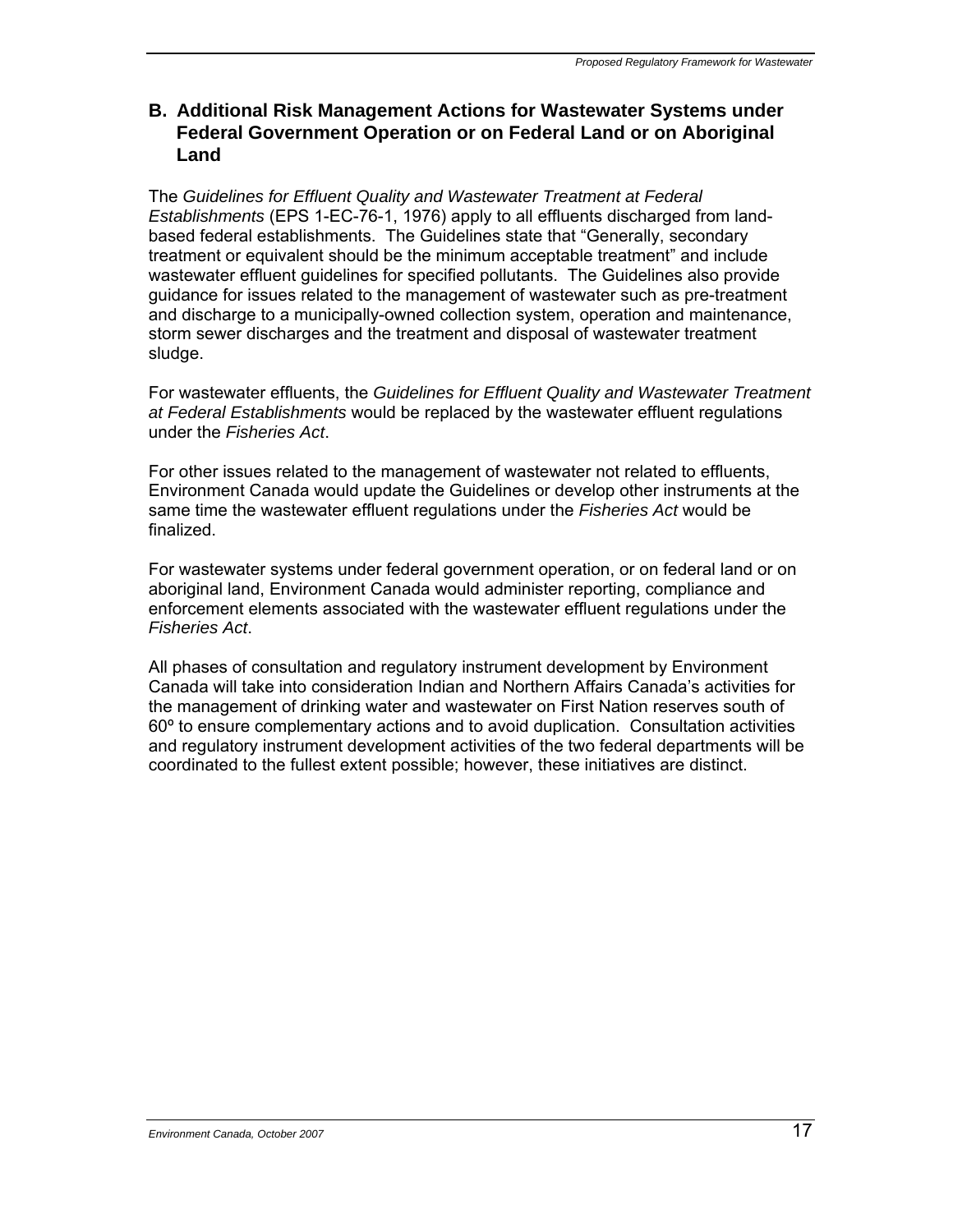## **C. Risk Management Actions for Sources of Pollutants in Wastewater**

The need for national risk management actions to manage pollutants at their source will be determined based on the result of the site-specific environmental risk assessments. Appropriate action will be taken by the relevant regulators.

The Government of Canada's Chemicals Management Plan is a key element of Environment Canada's commitment to reduce pollutants at their source. Initiated in December of 2006, a number of substances have been identified as high priorities for action under the Chemicals Management Plan. Manufacturers, importers and industrial users of high-priority substances are required to provide Environment Canada and Health Canada with information on substances that have been screened with regard to their potential toxicity, bioaccumulation and persistence. The Chemicals Management Plan includes regulations and risk management actions under the *Canadian Environmental Protection Act, 1999,* the *Pest Control Products Act,* and the *Food and Drugs Act.*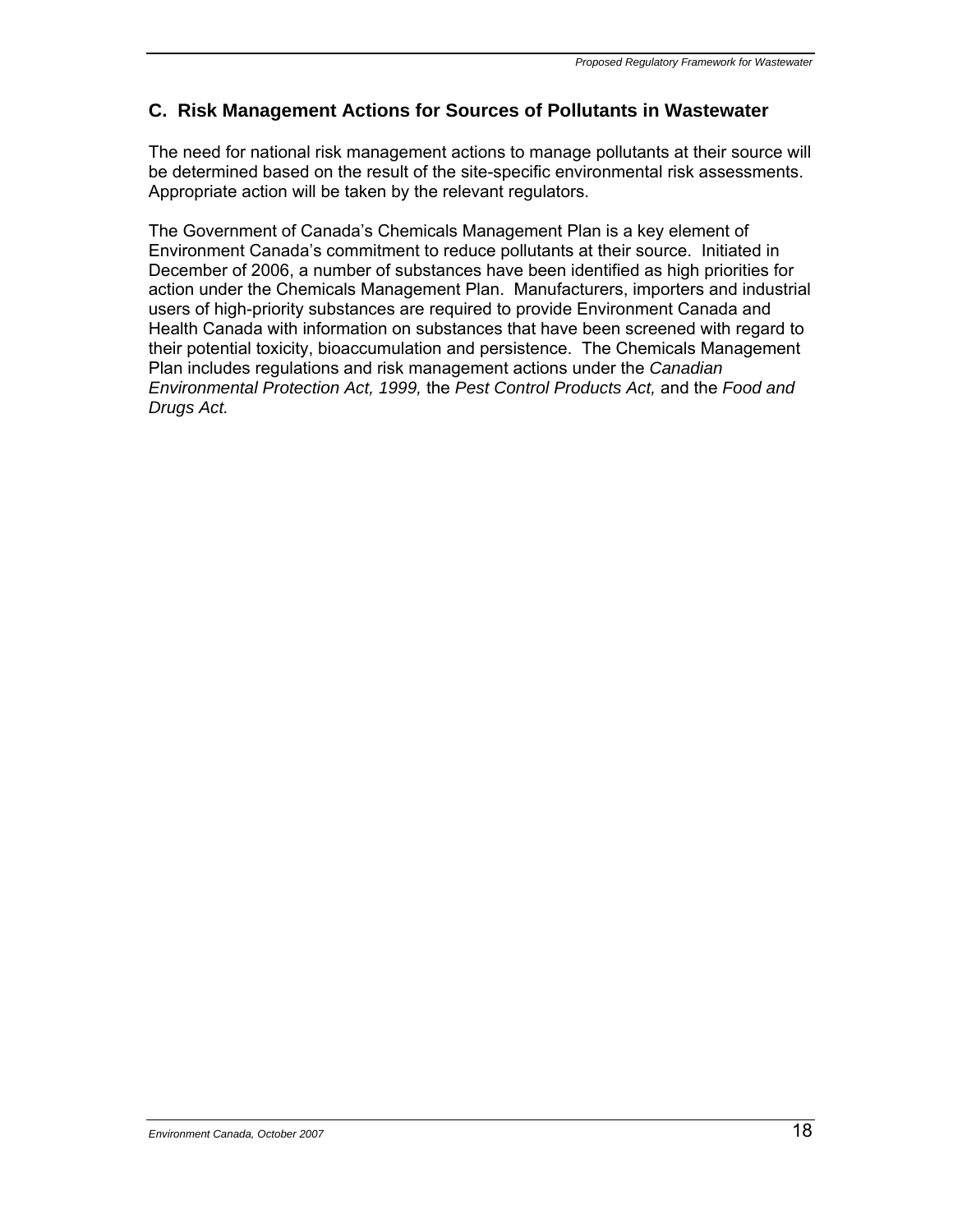# **3. Next Steps**

Environment Canada will review and take into consideration all feedback received from interested parties. Based on a target publication date of December 2008 for the proposed wastewater effluent regulations under the *Fisheries Act*, the key regulatory development timelines are summarized below.

| January 31,<br>2008     | Interested parties are welcome to provide feedback on the Proposed Regulatory<br>Framework for Wastewater to Environment Canada before January 31, 2008 (refer to<br>the additional information about providing feedback on next page).                                                                                                                                                                                                                                                                                                                                                                                                                            |
|-------------------------|--------------------------------------------------------------------------------------------------------------------------------------------------------------------------------------------------------------------------------------------------------------------------------------------------------------------------------------------------------------------------------------------------------------------------------------------------------------------------------------------------------------------------------------------------------------------------------------------------------------------------------------------------------------------|
| Spring 2008             | Proposed amendments to the Guideline for the Release of Ammonia Dissolved in<br>Water Found in Wastewater Effluents (Canadian Environmental Protection Act, 1999)<br>published in Canada Gazette, Part I. The publication of the proposed amendments for<br>a 60-day comment period would coincide with the publication of pH stabilization<br>procedures for acute toxicity testing. <sup>27</sup>                                                                                                                                                                                                                                                                |
| <b>December</b><br>2008 | Proposed wastewater effluent regulations under the Fisheries Act published in Canada<br>Gazette, Part I for a comment period.<br>Includes a Regulatory Impact Analysis Statement (RIAS) with a cost-benefit<br>analysis forecasting the impact of proposed regulations.<br>Final amendments to the Guideline for the Release of Ammonia Dissolved in Water<br>Found in Wastewater Effluents (Canadian Environmental Protection Act, 1999)<br>published in Canada Gazette, Part I.<br>Proposed amendments to the Guidelines for Effluent Quality and Wastewater<br>Treatment at Federal Establishments published in Canada Gazette, Part I for a<br>comment period. |
| 2009                    | Negotiations for the formal agreements between the Government of Canada and<br>provinces, territories and other regulators.<br>Revision of wastewater effluent regulations under the Fisheries Act.<br>Revision of Guidelines for Effluent Quality and Wastewater Treatment at Federal<br><b>Establishments</b>                                                                                                                                                                                                                                                                                                                                                    |
| <b>December</b><br>2009 | Final wastewater effluent regulations under the Fisheries Act published in Canada<br>Gazette, Part II.<br>Final Guidelines for Effluent Quality and Wastewater Treatment at Federal<br>Establishments published in Canada Gazette, Part I.                                                                                                                                                                                                                                                                                                                                                                                                                         |
| 2010                    | Implementation of wastewater effluent regulations under the Fisheries Act:<br>through other regulators via a formal agreement;<br>$\bullet$<br>directly by Environment Canada where there is no formal agreement in place; or<br>$\bullet$<br>directly by Environment Canada for wastewater systems under federal government<br>$\bullet$<br>operation or on federal land or on aboriginal land                                                                                                                                                                                                                                                                    |

<sup>&</sup>lt;sup>27</sup> Department of the Environment (Environment Canada), Biological Test Method: Reference Method for Determining Acute Lethality of Effluents to Rainbow Trout, EPS 1/RM/13, Second Edition – December 2000.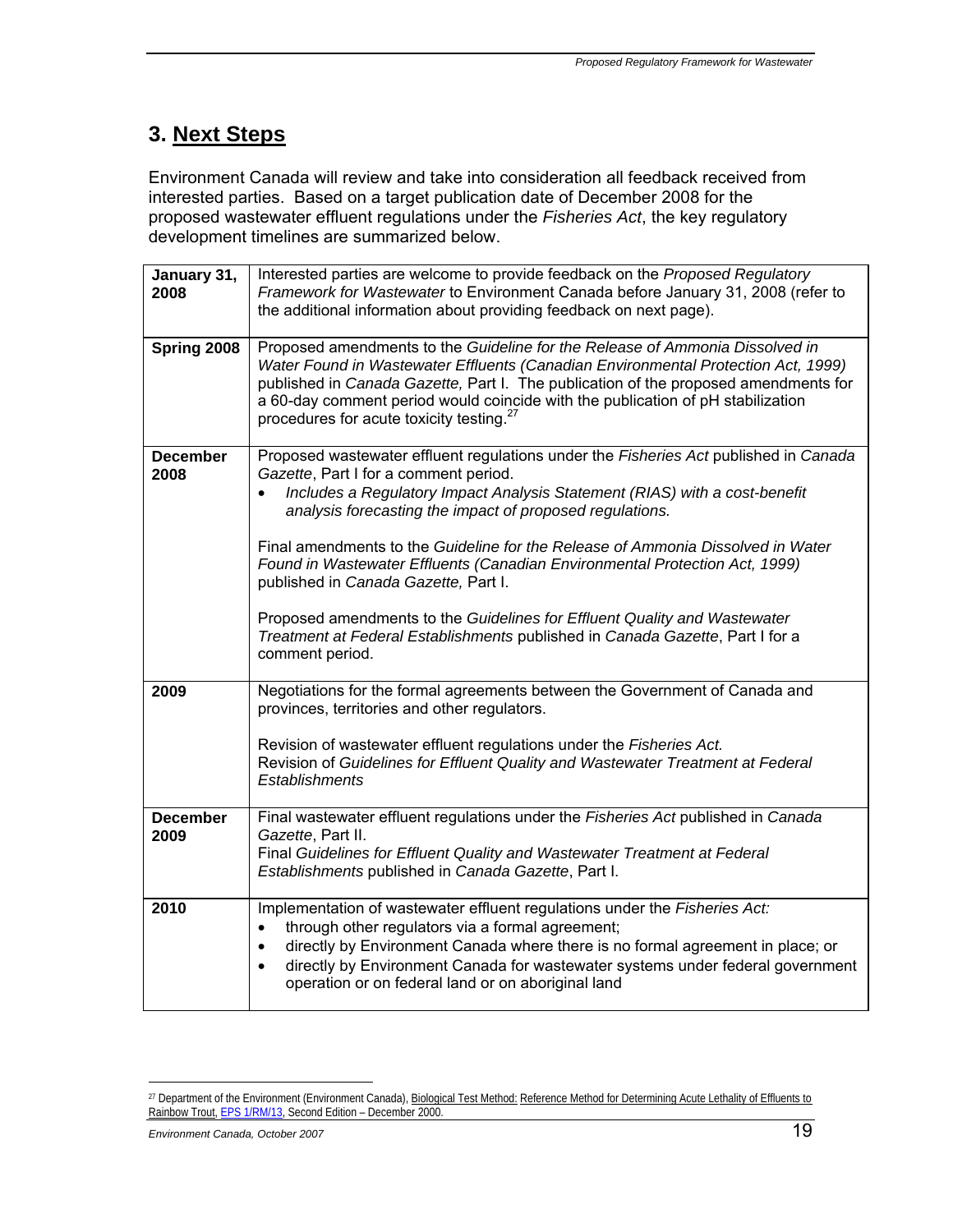# **4. Providing Feedback**

Interested parties can provide feedback in writing to:

Claude Fortin Environment Canada Place Vincent Massey 351 St. Joseph Blvd, 18th Floor Gatineau, Québec K1A 0H3

Alternatively, feedback can be provided to the above noted Environment Canada official through email or by facsimile: E-mail: wastewater@ec.gc.ca Fax number: (819) 953-7253

For further information, refer to Environment Canada's website at: http://www.ec.gc.ca/wastewater or telephone: (819) 953-8074.

All interested parties are encouraged to review the documentation for the CCME *Canada-wide Strategy for the Management of Municipal Wastewater Effluent*. Further information about the CCME Strategy can be obtained at the CCME's website: http://www.ccme.ca/ourwork/water.html. The CCME comment period ends January 31, 2008.

The CCME Strategy is expected to be presented to the Environment Ministers for approval in spring 2008.